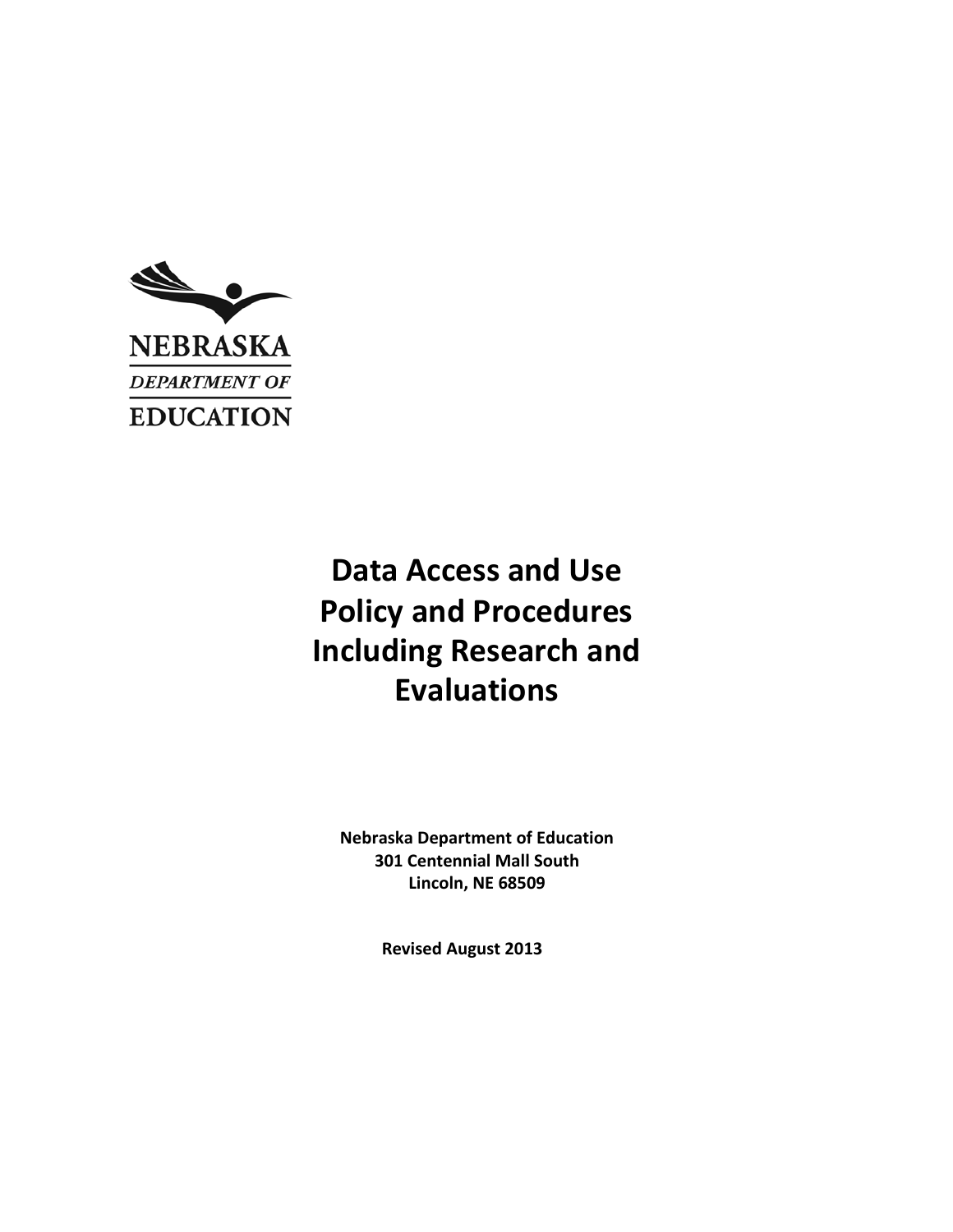| Section 1.   |  |                                                                        |  |
|--------------|--|------------------------------------------------------------------------|--|
| Section 2.   |  |                                                                        |  |
| Section 3.   |  |                                                                        |  |
| Τ.           |  |                                                                        |  |
| Ш.           |  |                                                                        |  |
| III.         |  |                                                                        |  |
| IV.          |  |                                                                        |  |
| V.           |  |                                                                        |  |
| VI.          |  |                                                                        |  |
| VII.         |  |                                                                        |  |
| VIII.        |  |                                                                        |  |
| IX.          |  |                                                                        |  |
| Χ.           |  |                                                                        |  |
| Section 4.   |  |                                                                        |  |
| $\mathbf{L}$ |  |                                                                        |  |
| ΙΙ.          |  |                                                                        |  |
| III.         |  |                                                                        |  |
|              |  |                                                                        |  |
|              |  |                                                                        |  |
|              |  |                                                                        |  |
| Section 5.   |  |                                                                        |  |
| I.           |  |                                                                        |  |
| ΙΙ.          |  |                                                                        |  |
| III.         |  | COLLABORATIVE EVALUATIONS WITH OTHER AGENCIES OR USING STATE AGENCY OR |  |
| IV.          |  |                                                                        |  |
|              |  |                                                                        |  |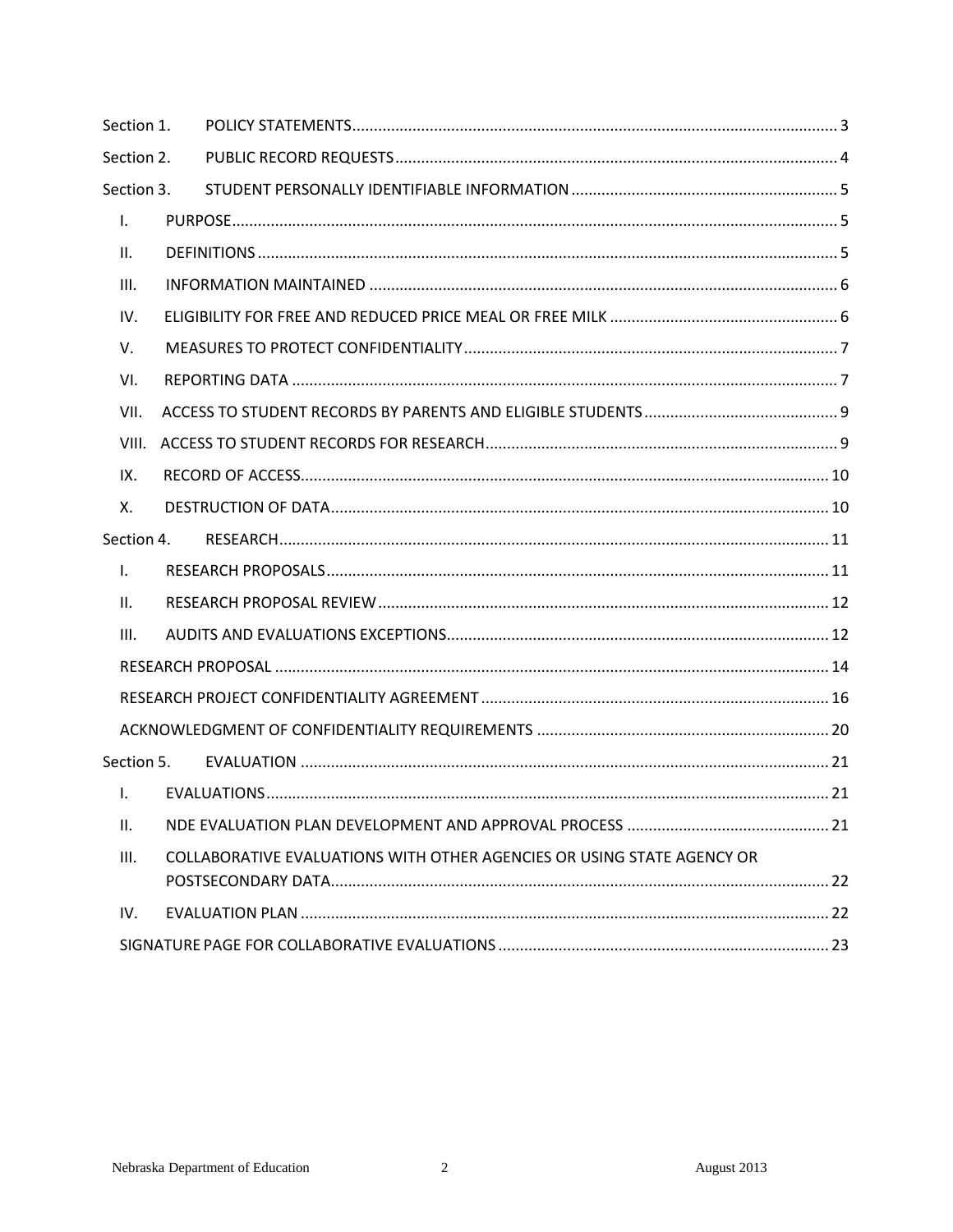# <span id="page-2-0"></span>**Section 1. POLICY STATEMENTS**

#### State Board Policy on Data Access and Use

Pursuant to the Nebraska public records laws, the Nebraska Department of Education (NDE) will provide access to or copies of NDE records upon written request, unless the records are specifically required to be kept confidential or the records are permitted to be kept confidential and the NDE chooses to withhold them. [Neb. Rev. Stat. 84-712 through 84-712.09]

Pursuant to the federal Family Educational Rights and Privacy Act (FERPA) and its implementing regulations, the NDE will provide access to education records it maintains relating to an individual student to the student's parents or to the student if he or she qualifies as an "eligible student" under the Act. Access to such records will not be provided to others without the consent of the student's parents or of the eligible student.

The NDE may disclose information from students' education records if the information is not personally identifiable; for example, if the information is in aggregate form and appropriately masked. The NDE may disclose personally identifiable information from student records as permitted by FERPA subject to all other applicable privacy laws. [20 U.S.C. 1232g and 34 CFR 99.]

Pursuant to Neb. Rev. Stat. 79-776 and the Memorandum of Understanding approved by the State Board on July 8, 2010, between the Nebraska Department of Education, the University of Nebraska, the Nebraska State Colleges, and the Nebraska Community Colleges; the NDE will share individual student data with these entities for the purposes of evaluation of and research related to public prekindergarten, elementary, secondary and postsecondary education to improve education in Nebraska to the extent and in the manner permitted by FERPA, subject to all other applicable privacy laws.

When publically disclosing aggregate data, the NDE will protect the confidentiality of all individuals' information by, at a minimum, masking data cells containing fewer than 10 individuals or 100% of individuals.

Individuals' social security numbers will be collected and maintained only as permitted by Section 7 of the federal Privacy Act. [5 U.S.C. 552a (note)]

Information on students with disabilities will be maintained and protected as required by the Individuals with Disabilities Education Act and implementing regulations. [20 U.S.C. 1412(a) (8) and 1417(c), and 34 CFR 300.123 and 34 CFR 300.610 to 300.627]

Information on eligibility for free and reduced price meals or free milk (poverty information) will be maintained and protected as required by the federal National School Lunch Act and implementing regulations. [42 U.S.C. 1758 and 7 CFR 245.8]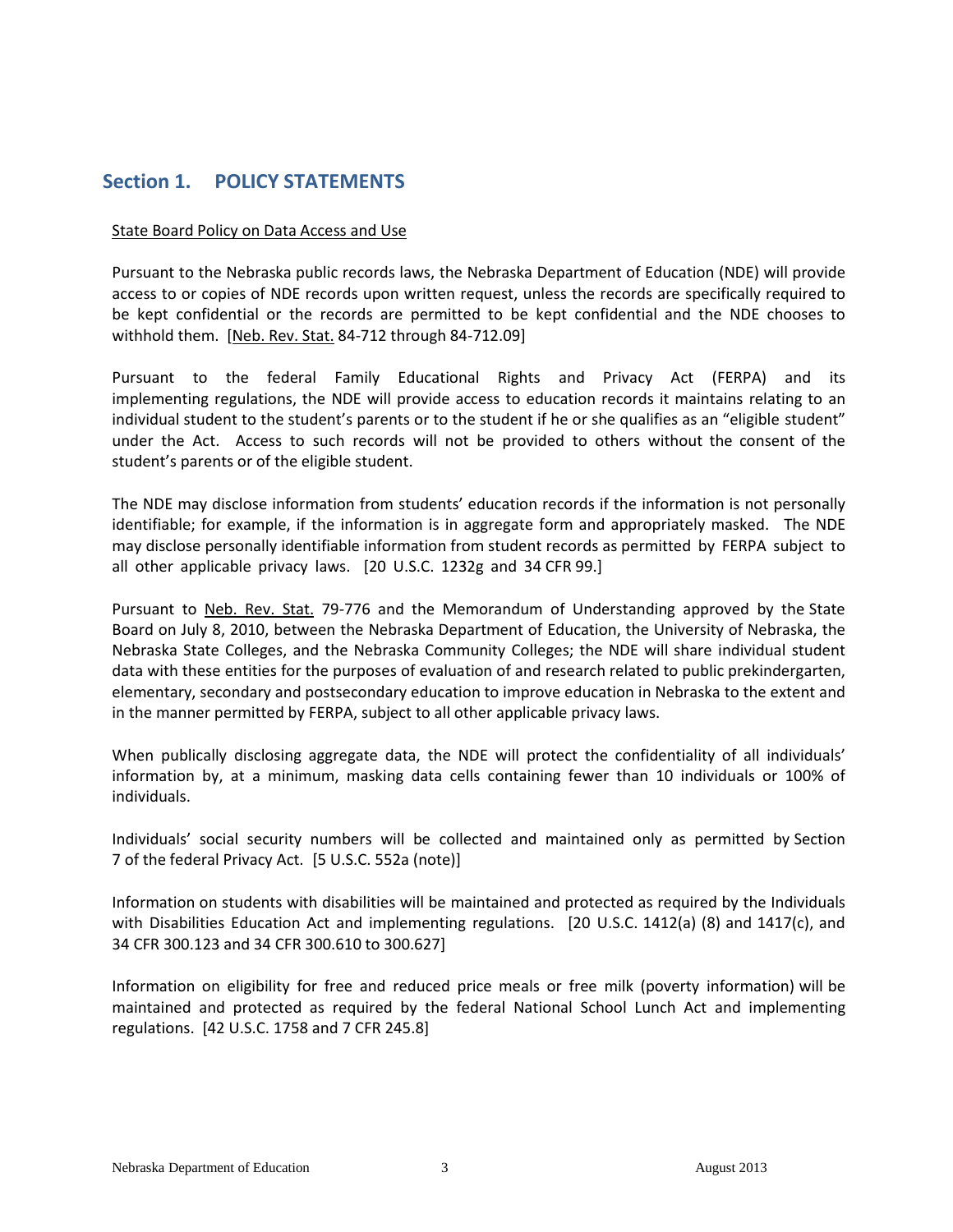# <span id="page-3-0"></span>**Section 2. PUBLIC RECORD REQUESTS**

Under Nebraska law (Section 84-712.04), a request for public records is to be made in writing. NDE must provide to the requesting party, within four (4) business days of the receipt of the written request:

- 1. Copies of the records or access to the records for viewing/making notes or making copies with their own equipment (depending upon which is being requested).
- 2. A written denial of access or copies if one or more of the exceptions described in Section 84-712.03 allows NDE to withhold the records and the appropriate staff member elects to withhold the records or must not disclose the records under law or regulation, or when there are no records that match the request. The written denial must state the reason(s) for withholding or inability to respond.
- 3. If, due to significant difficulty or extensiveness of the requests, it cannot be fulfilled within four (4) business days, a written explanation of this fact together with an estimate of the earliest practicable date it can be fulfilled, an estimate of the cost of reproduction, and an opportunity for the requestor to modify or prioritize the items requested within the request.

Under the public records laws, NDE is not under any legal obligation to (a) produce public records in a new or different form or format from that which the original public record is in; (b) answer questions about the records themselves; or (c) create documents that do not otherwise exist.

#### Certified Copies

Section 25-1280 of the Revised Statues provides that:

Every state, county or political subdivision officer having the custody of a public record or writing is bound to give any person on demand a certified copy thereof on payment of the legal fees therefore. Where fees are not otherwise expressly provided by statute, the fee shall be thirty cents per hundred words if the copy is a typewritten copy and the cost of the mechanically reproduced copy when the copy is made by photographic or offset process. In addition thereto a fee of one dollar shall be charged for the certificate of the officer.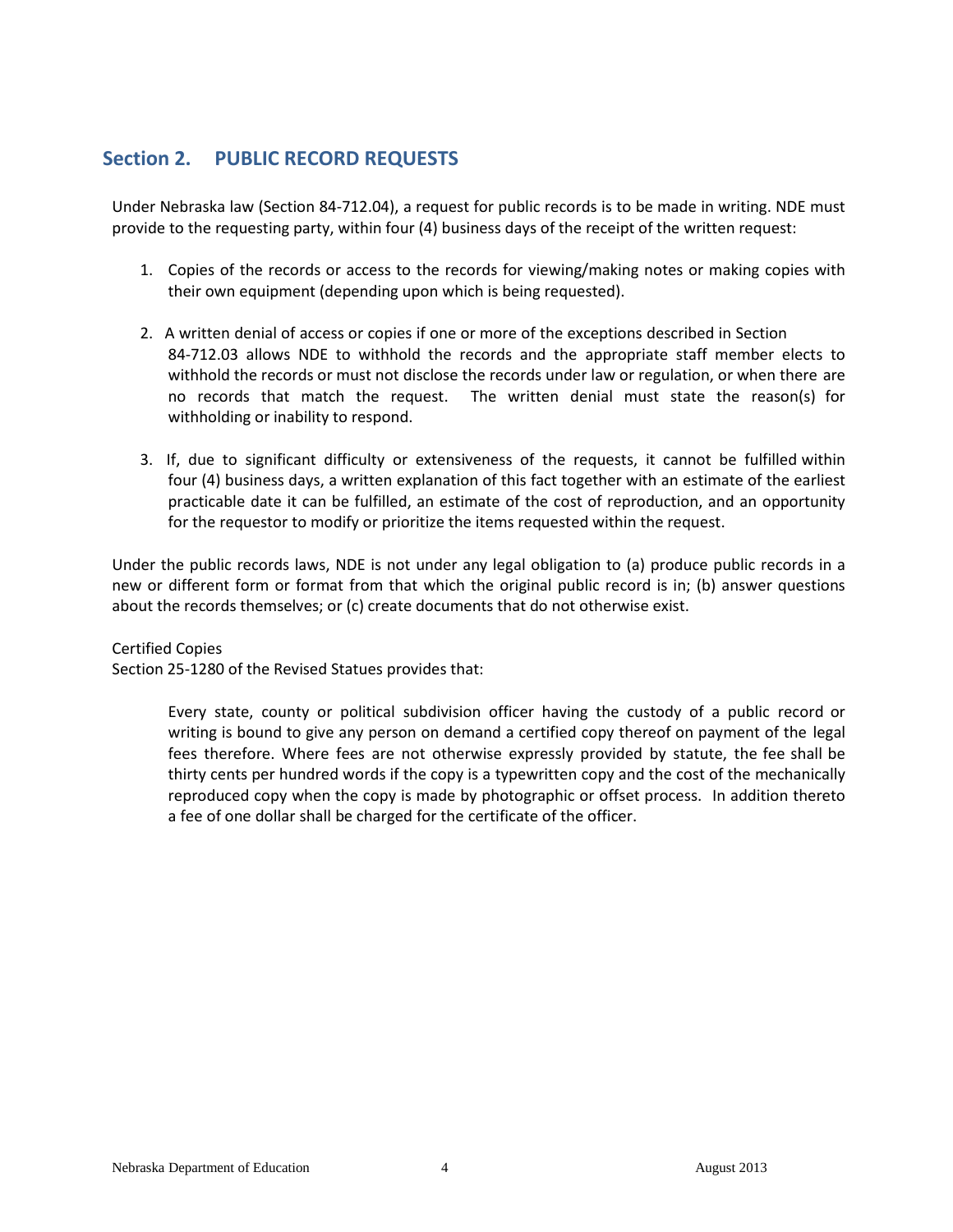# <span id="page-4-0"></span>**Section 3. STUDENT PERSONALLY IDENTIFIABLE INFORMATION**

## <span id="page-4-1"></span>**I. PURPOSE**

This policy establishes the procedures and protocols for collecting, maintaining, disclosing, and disposing of education records containing personally-identifiable information about students. It is intended to be consistent with the disclosure provisions of the federal Family Educational Rights and Privacy Act (FERPA), 20 U.S.C. 1232g, 34 CFR Part 99. Also, it is noted that, because this section concerns only personally-identifiable information contained in students' education records, the information is not required to be disclosed under the Nebraska Public Records laws.

## <span id="page-4-2"></span>**II. DEFINITIONS**

Disclose or Disclosure: to permit access to, or to release, transfer, or otherwise communicate, personally identifiable information contained in educational records to any party, by any means, including oral, written, or electronic means, to any party except the party identified as the party that provided or created the record. See 34 CFR 99.3.

Education Records: any information or data recorded in any medium, including but not limited to handwriting, print, tapes, film, microfilm, and microfiche, which contain information directly related to a student and which are maintained by an educational agency or institution or a person acting for such agency or institution. See 20 U.S.C. 1232g(a)(4)(A); 34 CFR 99.3

Maintain the Confidentiality: to preserve the secrecy of information by not disclosing the information.

Personally identifiable information: data or a record that includes any of the following:

- The name of a student, the student's parent or other family member;
- The address of the student or student's family;
- A personal identifier, such as the student's social security number, student number, or biometric record;
- Other indirect identifiers, such as the student's date of birth, place of birth, and mother's maiden name;
- Other information that, alone or in combination, is linked or linkable to a specific student that would allow a reasonable person in the school community, who does not have personal knowledge of the relevant circumstances to identify the student with reasonable certainty; or
- Information requested by a person who the educational agency or institution reasonably believes knows the identity of the student to whom the education record relates. See 34 CFR 99.3.

Security: technical procedures that are implemented to ensure that records are not lost, stolen, vandalized, illegally accessed, or improperly disclosed.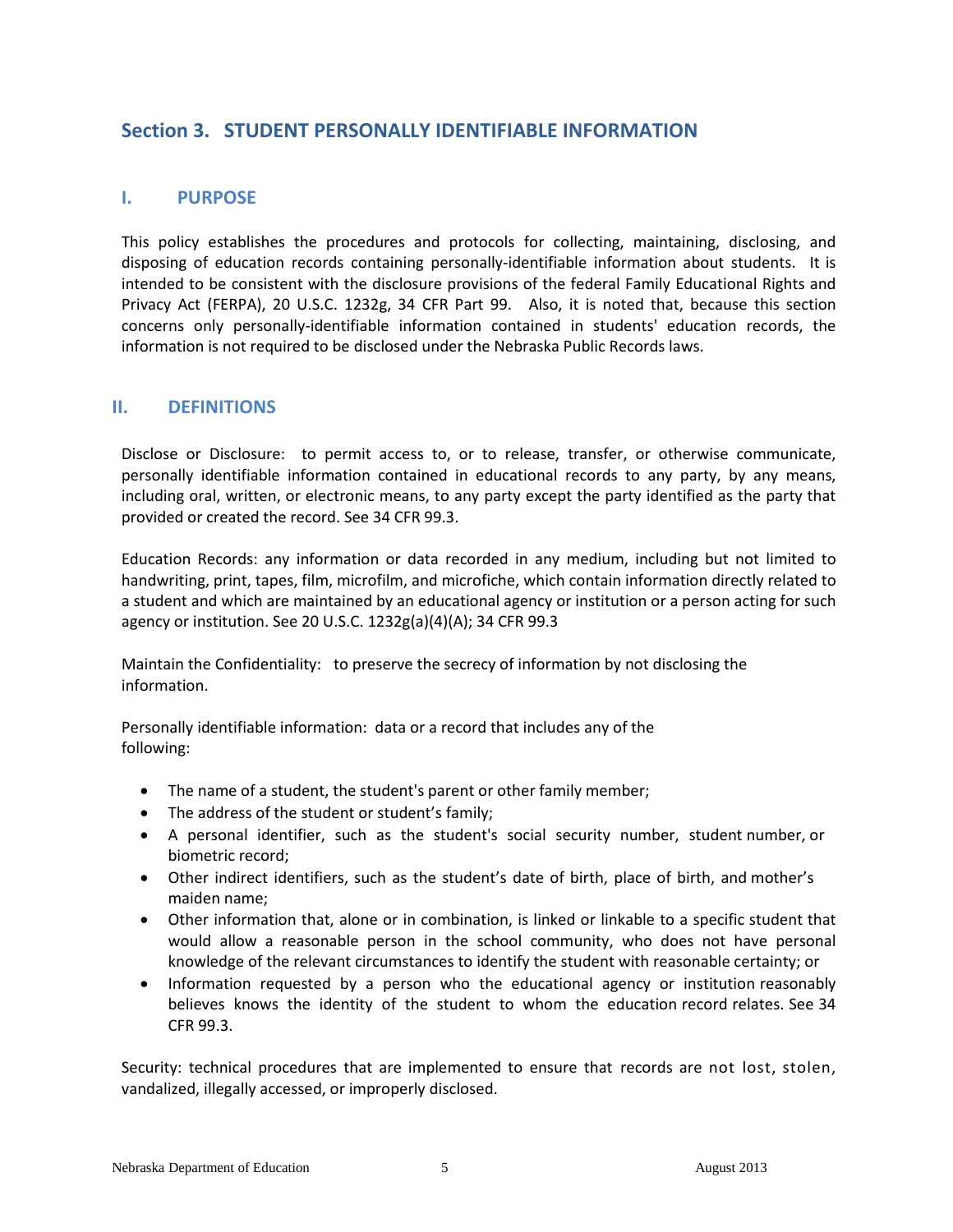Student: any person who is or has attended an educational agency or institution as defined by FERPA, and for whom an educational agency or institution maintains education records. See 34 CFR 99.3.

### <span id="page-5-0"></span>**III. INFORMATION MAINTAINED**

NDE collects and maintains personally-identifiable information from education records of Nebraska students, including:

- Personal data which identifies each student. These data may include, but are not limited to, name, student identification number, address, race/ethnicity, gender, date of birth, place of birth, name of parent or lawful custodian;
- Attendance data;
- Data regarding student progress, including grade level completed, school attended, academic work completed, and date of graduation;
- Assessment data;
- Data regarding eligibility for special education and special education services provided to the student, eligibility for free and reduced prince meal or free milk; and
- Data regarding eligibility for other compensatory programs and special program services provided to the student.

Student information may be maintained in one or more student data systems. All systems shall be subject to this policy.

## <span id="page-5-1"></span>**IV. ELIGIBILITY FOR FREE AND REDUCED PRICE MEAL OR FREE MILK**

"The Healthy Meals for Healthy Americans Act of 1994, PL 103-448, amended Section 9(b)(2)(C) of the National School Lunch Act (NSLA) 42 U.S.C. 1751 (b)(2)(C) to allow, without consent, limited disclosure of information about free and reduced price meal or free milk eligibility. The disclosure limitations apply to all the Child Nutrition Programs. The statute also specifies a fine of not more than \$1,000 or imprisonment of not more than 1 year, or both for unauthorized disclosures of free and reduced price meal or free milk eligibility information."

Schools may disclose only student names and eligibility status, without parental consent, for the following programs:

- Elementary and Secondary Education Act (ESEA) Title I
- National Assessment of Educational Progress (NAEP)
- Carl Perkins Vocational and Technical Educational Programs
- Summer food Service Program
- 21st Century Community Learning Centers (ESEA, Title IV, Part B)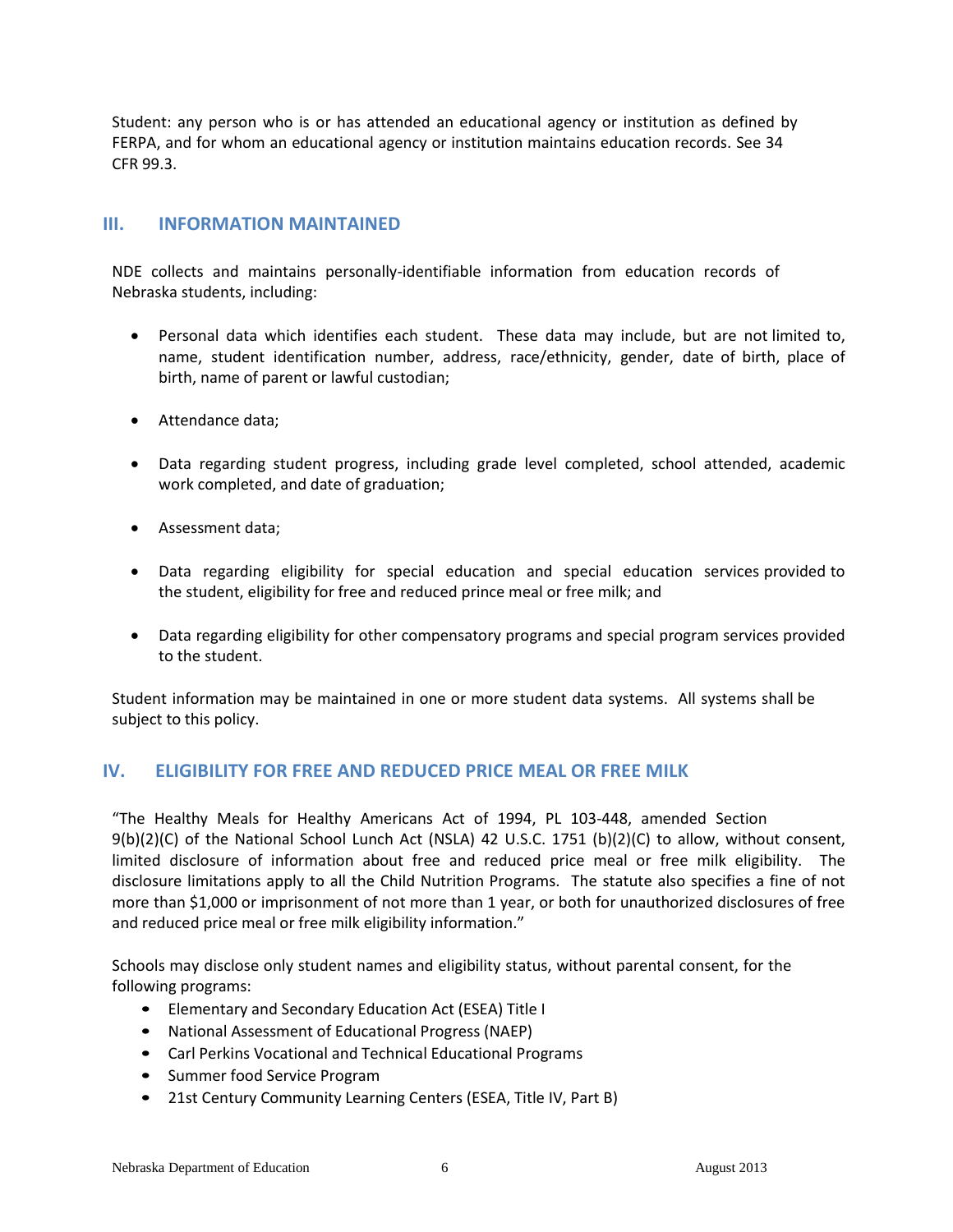- Nebraska Student and Staff Record System (NSSRS)
- School District Fall Membership Report

The student names and eligibility status can be disclosed to "persons directly connected" with the seven programs listed above. The term "persons directly connected" includes Federal, State and Local program operators responsible for program administration or program compliance.

# <span id="page-6-0"></span>**V. MEASURES TO PROTECT CONFIDENTIALITY**

NDE shall utilize various procedures and security measures to ensure the confidentiality of student records collected and maintained by the agency. These procedures shall include assignment of a unique identifier to each student, a system of restricted access to data, and statistical cutoff procedures.

- A unique student identification number (NDE Student ID) is assigned to each Nebraska student. The NDE Student ID is computer-generated and contains no embedded meaning. After being checked for duplicates, it becomes permanently assigned.
- Security protocols shall be designed and implemented by NDE. They shall limit who may have access to the data and for what purposes.
- NDE has adopted masking rules to ensure that confidentiality is maintained in all public reporting of personally identifiable student information from educational records.
- All NDE personnel collecting or using personally-identifiable student information shall be provided instruction regarding procedures adopted in accordance with this policy.
- NDE shall maintain a current listing of agency personnel who have access to personally-identifiable student information through authentication and internal links.

## <span id="page-6-1"></span>**VI. REPORTING DATA**

FERPA requires personally identifiable information to be de-identified whenever there is public reporting of personally identifiable information from an education record including: race/ethnicity, gender, poverty (eligible for free and reduced lunch program), eligibility or participation in Special Education or other programs, student achievement, and assessment data. According to the FERPA guidance, masking of data must be sufficient so that it is not possible for a "reasonable person in the school community who does not have personal knowledge of the relevant circumstances" to identify individual students based on reasonably available information including other public information released by the agency, such as a report presenting detailed data in tables with small size cells (34 CFR 99.3 and 99.31(b)(1)).

The primary masking rules:

• Rule of  $10 -$  Used to protect personally identifiable information when the number of students in a group is small. Nebraska masks all numbers when there are fewer than 10 in a group. Membership is not masked at the State, district, school and grade level even if fewer than 10 students.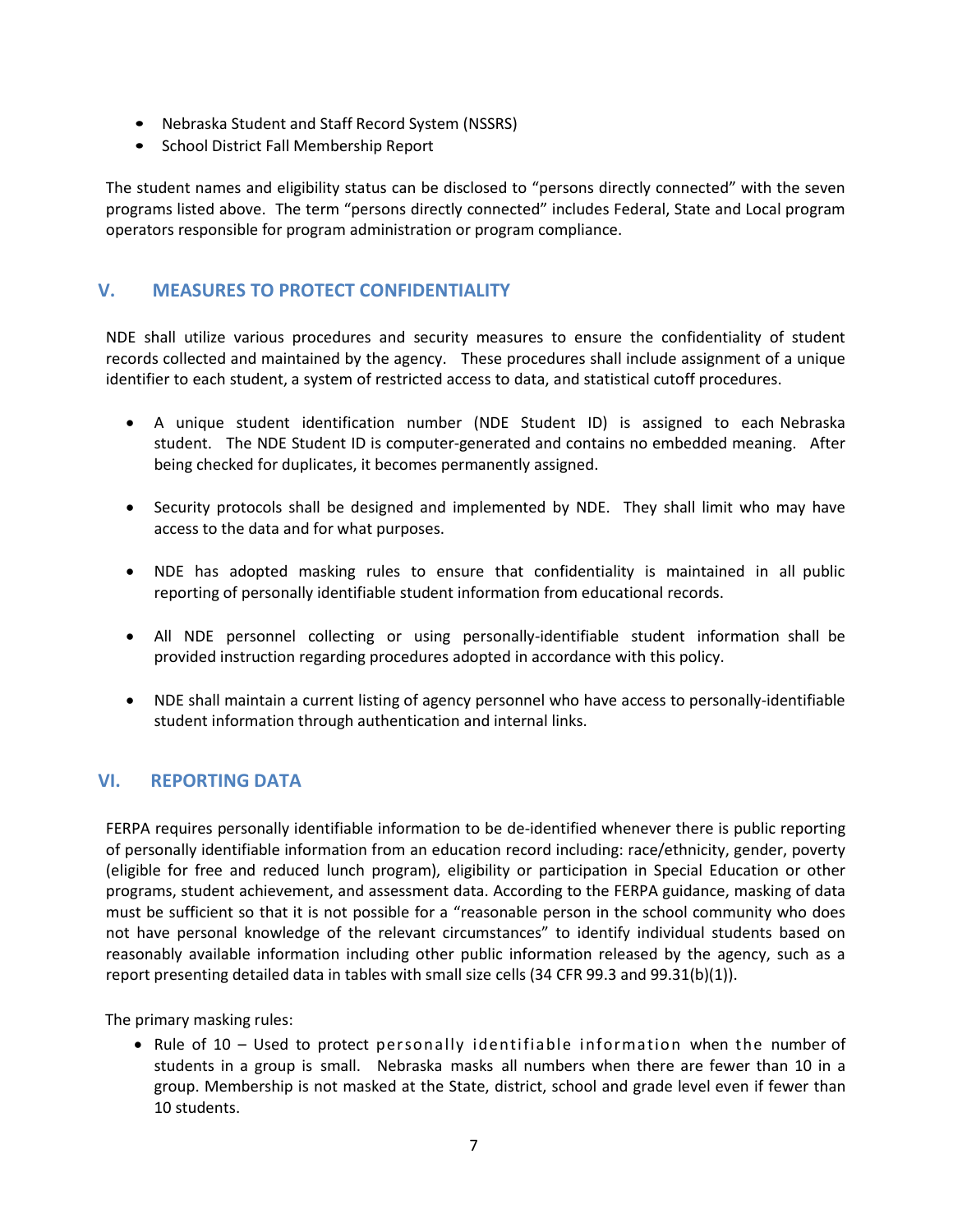- NEW: Performance Level Reporting When reporting student performance on assessments in levels
	- o Only percentages are reported. All percentages are rounded. No counts (# tested) are reported with the percentages.
	- o The percentages are displayed when there are 5 or more at a performance level.
	- o All data are still masked for groups of fewer than 10.
- Rule of 100% Used to protect privacy in student performance when all students in a group fall into the same achievement level regardless of the total student count.
- Complimentary masking will not be used.

#### **Reporting**

The following tables show assessment results only as percentage distributions reported as whole numbers. This, coupled with the fact that no counts are reported, protects the suppressed data from disclosure of an individual student's identity.

| AT DUM I VISIDIC TO OSCI WITH STUUCHT ECVCI ACCCSSI |          |             |              |             |
|-----------------------------------------------------|----------|-------------|--------------|-------------|
|                                                     | # Tested | % Below     | % Meets      | % Exceeds   |
| All Students                                        | 37       | $8 = 21.62$ | $23 = 62.16$ | $6 = 16.22$ |
| Male                                                | 12       | $3 = 25.00$ | $7 = 58.33$  | $2 = 16.67$ |
| Female                                              | 25       | $5=20.00$   | 16=64.00     | $4 = 16.00$ |
| Asian                                               | 3        | $1 = 33.33$ | $2=66.67$    | $0=0.00$    |
| <b>Black</b>                                        |          | $2 = 28.57$ | $4 = 57.14$  | $1 = 14.29$ |
| White                                               | 24       | $4 = 16.67$ | 15=62.50     | $5 = 20.83$ |
| Two or more                                         | 3        | $1 = 33.33$ | $2 = 66.67$  | $0=0.00$    |
| Poverty                                             | 35       | $8 = 22.86$ | $21 = 60.00$ | $6 = 17.14$ |
| <b>SPED</b>                                         | 13       | $1 = 7.69$  | $8 = 61.54$  | $4=30.77$   |

## **All Data (Visible to User with Student Level Access)**

#### **View after Data is Masked for Public Reporting**

|              | % Below | % Meets | % Exceeds |
|--------------|---------|---------|-----------|
| All Students | 23      | 62      | 16        |
| Male         | $\ast$  | 58      | $\ast$    |
| Female       | 20      | 64      | $\ast$    |
| Asian        | $\ast$  | $\ast$  | $\ast$    |
| <b>Black</b> | $\ast$  | $\ast$  | $\ast$    |
| White        | $\ast$  | 63      | 21        |
| Two or more  | $\ast$  | $\ast$  | $\ast$    |
| Poverty      | 23      | 60      | 17        |
| <b>SPED</b>  | $\ast$  | 62      | $\ast$    |

\*Data has been masked to protect the identity of students using one of the following criteria:

- 1. Fewer than 10 students were reported in a group
- 2. Fewer than 5 were reported in a single performance level
- 3. All students were reported in a single performance level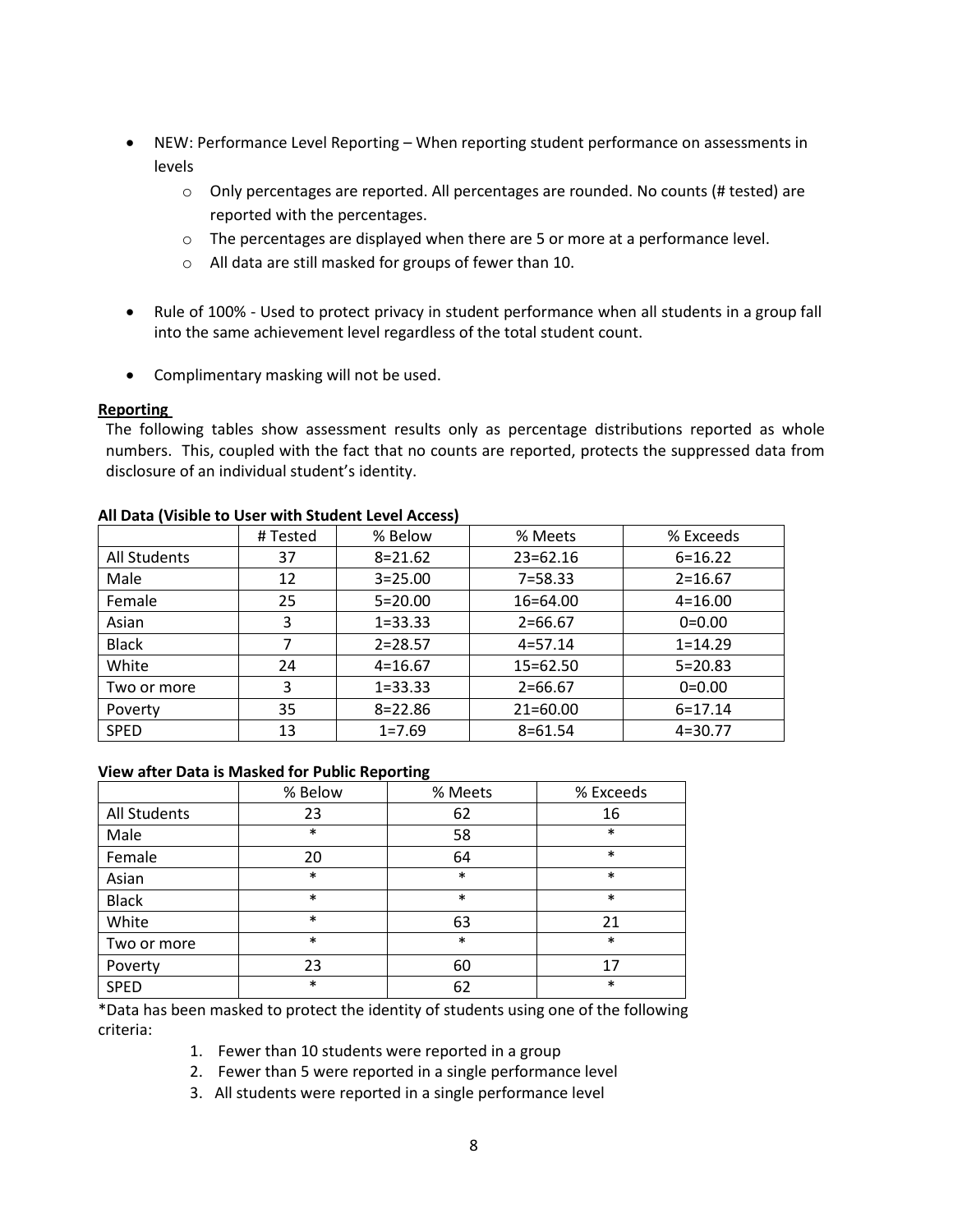## <span id="page-8-0"></span>**VII. ACCESS TO STUDENT RECORDS BY PARENTS AND ELIGIBLE STUDENTS**

NDE shall provide parents/guardians of students and eligible students (students 18 or older or attending a postsecondary institution), access to their child's/their own education records. Any request for access to records must be made in writing, signed and dated.

- NDE will require proof of identity and relationship to the student before access to records is granted.
- Any proper request for access to inspect and review any personally-identifiable data by the student or the student's parents will be granted without unnecessary delay and, in no case, more than 45 days after the request is made and the right to access is established by a proof of identity.
- If any record includes data on more than one child, the parents shall be allowed to inspect and review only those records relevant to their child.
- Parents shall be provided a response to reasonable requests for explanation or interpretation of the data.

## <span id="page-8-1"></span>**VIII. ACCESS TO STUDENT RECORDS FOR RESEARCH**

FERPA defines the conditions for when personally-identifiable information from students' educational records may be accessed by researchers (disclosed) and to whom it may be disclosed. As noted below, parent or eligible student consent is not needed for research conducted by NDE or its authorized representatives or for audits, evaluations, or compliance and enforcement activities. Any other researcher must secure parent or eligible student consent or there must be in place a written understanding between NDE and each district that will have student data re-disclosed by NDE that gives NDE permission to redisclose the specific data being requested to the researcher for the proposed research.

Section 99.30 of FERPA requires a signed and dated written consent by the parent or eligible student before an educational agency or institution discloses personally-identifiable information unless the disclosure meets one or more of the following conditions:

- The disclosure is to other school officials within the agency who have been determined to have legitimate educational interests;
- The disclosure is to a school / district where the student is seeking or intending to enroll or has enrolled;
- The disclosure is to authorized representatives\* of state or local educational authorities auditing, evaluating or conducting compliance or enforcement activities;
- The disclosure is to Federal or State supported education programs or enforcing Federal laws which relate to those programs;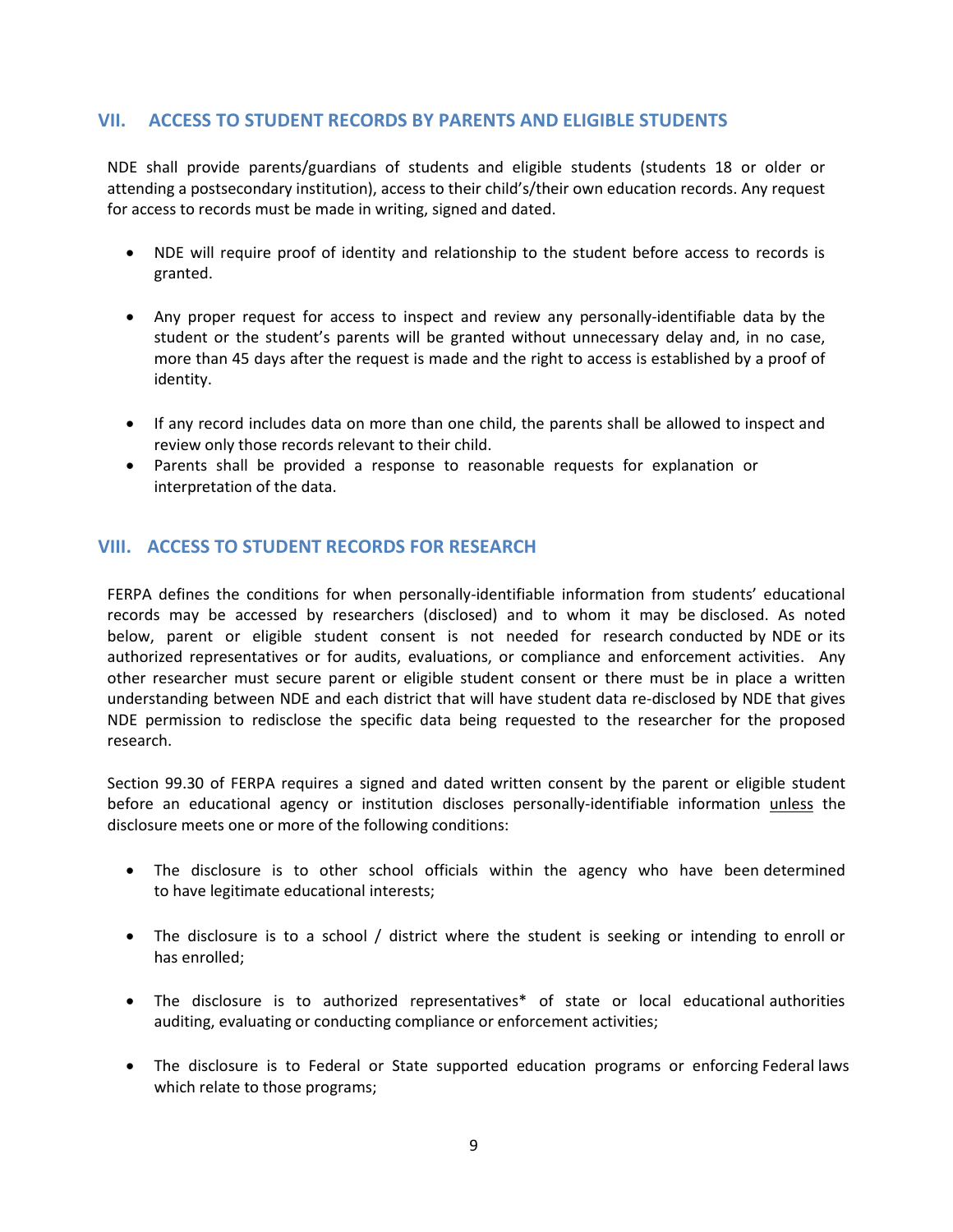- The disclosure is to the authorized representative\* of an organization conducting studies for, or on behalf of, the agency to develop, validate, or administer predictive tests, administer student financial aid programs, or improve instruction;
- The disclosure is pursuant to a lawfully issued court order;
- The disclosure is to appropriate officials in cases of health and safety emergencies;
- The information disclosed has been appropriately designated as directory information by the district. Districts may disclose, without consent, Directory Information such as: student name, grade level, date and place of birth, major field of study, participation in officially recognized activities and sports, weight and height of members of athletic teams, dates of attendance (enrollment), degree, honors and awards received, current and most recent previous educational agency or institution attended by the student, and photograph. However, districts must inform parents and eligible students about the district policy on release of Directory Information and allow parents and eligible students a reasonable amount of time to request that the district not disclose directory information about them.

\*The U. S. Department of Education has determined that "authorized representatives" who may have access to personally-identifiable information without parental or eligible student consent includes contractors, consultants, and other parties outside the agency used to conduct an audit, evaluation or compliance enforcement activities for which the agency would otherwise use its own employees. Authorized representatives do not include independent researchers that are not contractors or other parties not under the direct control of an official of the agency.

Under these regulations, districts may disclose student personally identifiable information to NDE and NDE may redisclose personally identifiable information to authorized representatives to conduct the work of NDE without parental or eligible student consent.

## <span id="page-9-0"></span>**IX. RECORD OF ACCESS**

NDE shall maintain a record indicating the name of any individual or organization external to NDE that requests and is allowed access to students' educational records. The record of access shall indicate the interest such person or organization had in obtaining the information, as well as the date the requested data were disclosed. See 20 U.S.C. 1232g(b)(4); 20 U.S.C. 1232g(j)(4).

Upon request of an educational agency or institution, a State or local educational authority or Federal official or agency listed in Sec. 99.31 (a)(3) that maintains a record of further disclosures (above) must provide a copy of the record of further disclosures to the educational agency or institution within a reasonable period of time not to exceed 30 days. [34 CFR 99.32 (b)]

## <span id="page-9-1"></span>**X. DESTRUCTION OF DATA**

Any entity receiving personally identifiable information must destroy such information when it is no longer needed for the purpose specified in the request for disclosure. The manner of destruction shall protect the confidentiality of the information.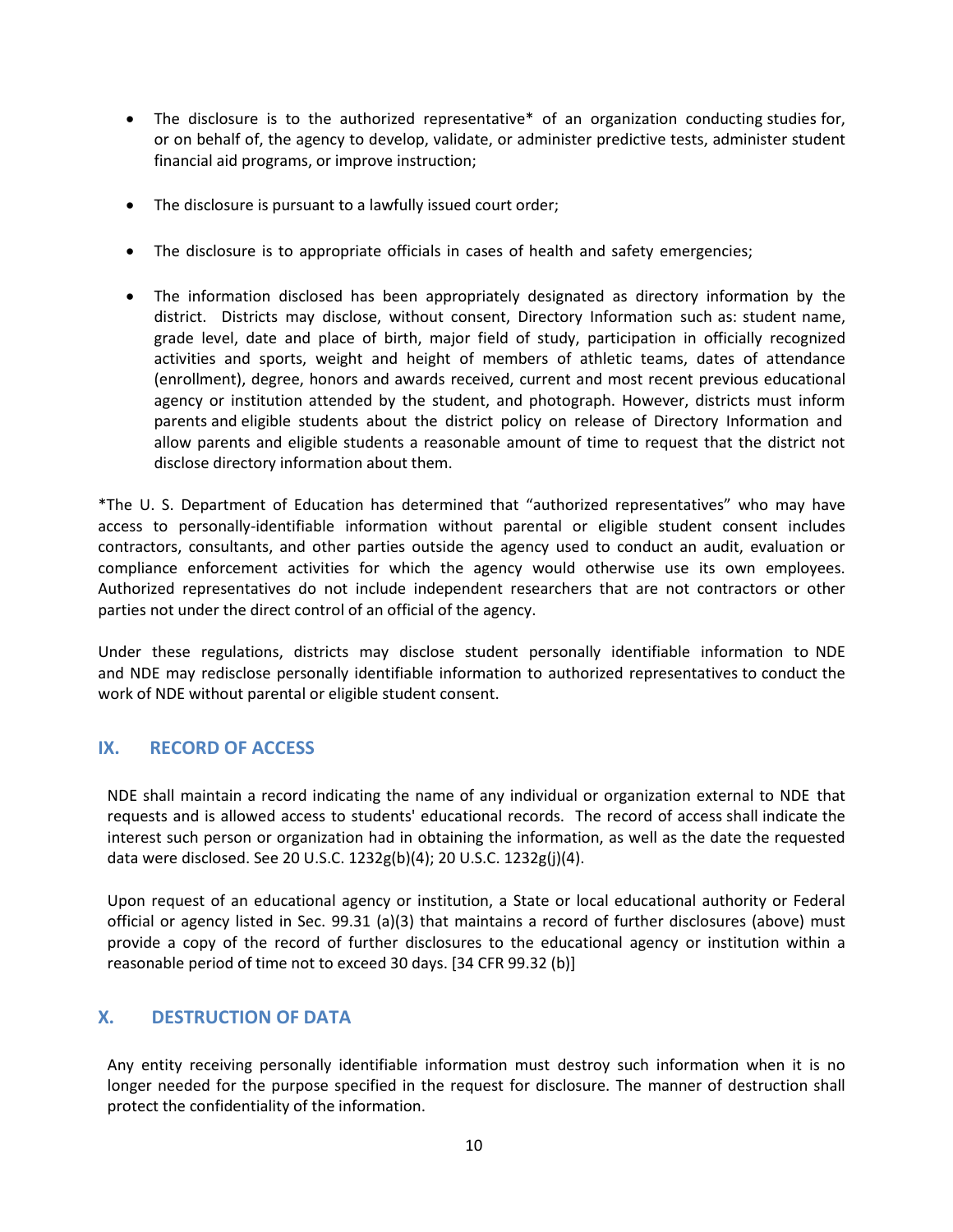# <span id="page-10-1"></span><span id="page-10-0"></span>**Section 4. RESEARCH**

## **I. RESEARCH PROPOSALS**

Research includes all use of non-public data. It does not include requests for use of only public data, Freedom of Information Act requests, or requests from legislators or other stakeholders who may be in a position to require a response from NDE. Under FERPA regulations, student level data can be released only to researchers under the **direct control** of NDE and that are conducting research for NDE for the purpose of developing, validating, or administering predictive tests, administering student aid programs; or improving instruction; or to those with parent or eligible student consent to obtain the data. Direct control may include a contract between the Research Organization and NDE. A contract is needed whenever costs are involved.

When a researcher initiates a request, the Administrator of the Data, Research and Evaluation team or his/her designee will have an initial consultation to determine if the proposed research project:

- $\checkmark$  Falls under NDE's primary mission, State Board goals or research priorities;
- $\checkmark$  Is allowable under FERPA requirements;
- $\checkmark$  Would use data that is available; and
- $\checkmark$  If the research can be accomplished within the existing workload and resources of the Research and Evaluation team.

The Administrator of the Data, Research and Evaluation team will designate an NDE Research Liaison to review the proposal review and approval process.

The process for approval of a research request:

- A. Researcher must complete the Research Proposal (included in Section 4), and submit it to the office of Data, Research and Evaluation, Nebraska State Department of Education, 301 Centennial Mall South, Lincoln, NE 68509.
- B. Research proposals received will be reviewed by NDE's Research Review Board ( R R B ) . The RRB will include the Administrator of the Data, Research and Evaluation Team or designee, the NDE Research Liaison, members of the Research and Evaluation team, Data Coordinator(s), at least one other member from NDE who has experience or expertise in conducting research, and may include others such as legal counsel. Researchers will be informed of NDE's decision about acceptance/rejection of the proposal in as timely a manner as possible.
- C. Once a proposal is accepted, Researchers and the NDE Research Liaison will conference for the purpose of developing a contract if needed, and reviewing the Research Project Confidentiality Agreement. The Research Liaison will serve as the point of contact to the researcher, review the uses of the data, ensure proper interpretation of the data, and review/approve any publications, etc., that use the data.
- D. Once the Research Project Confidentiality Agreement and the contract (if needed) have been signed by NDE and all researchers involved, access to data will be granted. If a contract is involved, the approved proposal and Research Project Confidentiality Agreement and Acknowledgment are included as part of the contract.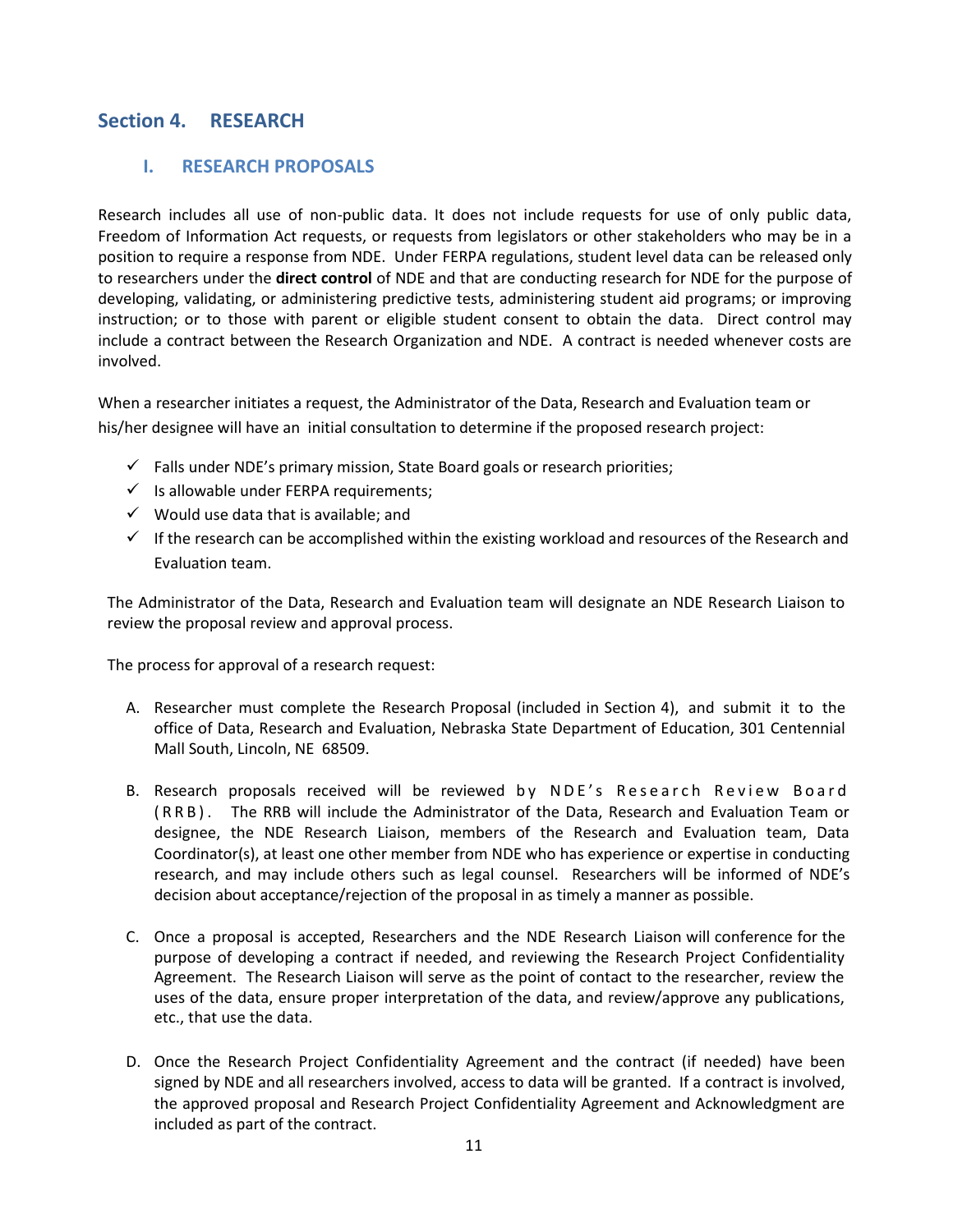- E. Any modifications to an approved Research Proposal must be reviewed and approved by the Research Review Board. If a contract is involved, it needs to be amended to reflect the modifications.
- F. Questions about directions or procedures for research should be addressed to the NDE Research Liaison.

#### <span id="page-11-0"></span>**II. RESEARCH PROPOSAL REVIEW**

The Research Review Board will review all research proposals for:

- The degree to which the research may improve Nebraska public elementary, secondary, and postsecondary education;
- The degree to which the research question(s) cannot be answered without the personallyidentifiable data;
- Research proposals that fall under NDE's primary mission statement or the State Board of Education's goals will receive first priority;
- The experience of the requesting Research Organization in performing similar research projects and ability to conduct the proposed research project;
- The capacity of the requesting Research Organization to keep the data secure; and
- The availability of NDE staff to fulfill the data request for the research project and monitor the research activities. The limited amount of NDE staff resources will limit the number of requests that can be honored during a fiscal year. Thus, some worthy studies that receive RRB approval may need to be postponed until resources are available.

Documentation of all research requests will be maintained.

- NDE staff will track progress on each research project and data request via NDE's FERPA Request Tracking System.
- Files sent and technical assistance given to researchers will be included in the FERPA Request Tracking System.
- Researchers must provide a copy of the end result(s) of a research project (e.g., publication, report, book) or a link to the material for NDE's FERPA Request Tracking System.

### <span id="page-11-1"></span>**III. AUDITS AND EVALUATIONS EXCEPTIONS**

Section 34 CFR §99.35(a)(3) allows for the disclosure of personally identifiable information to authorized representatives of the FERPA-permitted entities (i.e., Comptroller General of U. S., Attorney General, U. S.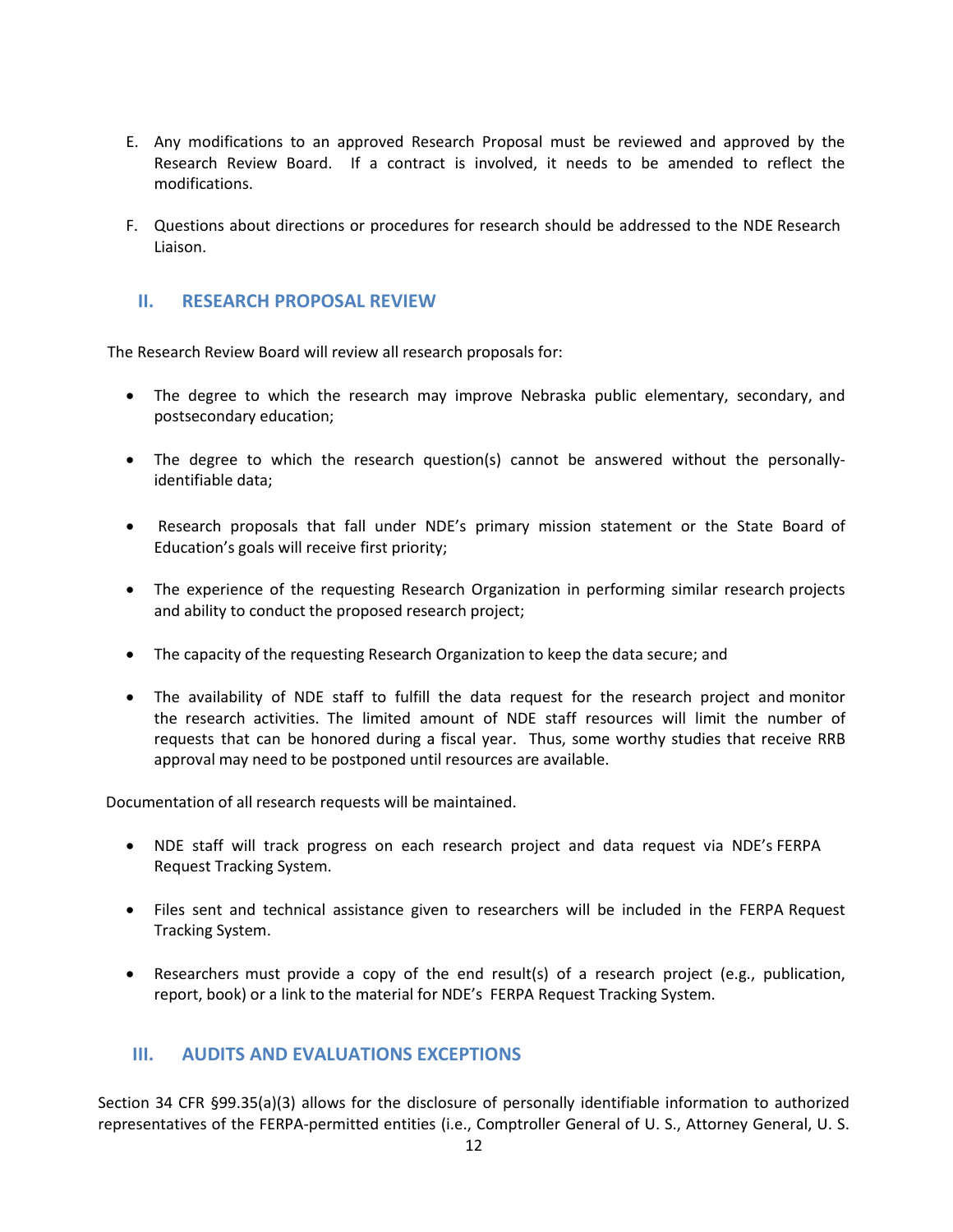Secretary of Education, and State or local educational authorities) for the purposes of auditing or evaluation a Federal- or State- supported education program, or to enforce or comply with Federal legal requirements that relate to those programs (audit, evaluation, or enforcement or compliance activity).

There must be a written agreement and it must:

- Designate an authorized representative of a FERPA-permitted entity;
- Specify what personally identifiable information will be disclosed and for what purpose (can only be to enforce or to comply with Federal legal requirements that relate to those programs);
- Describe the activity to make clear that it falls within the audit or evaluation exception;
- Require an authorized representative to destroy personally identifiable information upon completion of the audit or evaluation and specify the time period in which the information must be destroyed; and
- Establish policies and procedures, consistent with FERPA and other Federal, State, and local confidentiality and privacy laws, to protect personally identifiable information form further disclosure and unauthorized use.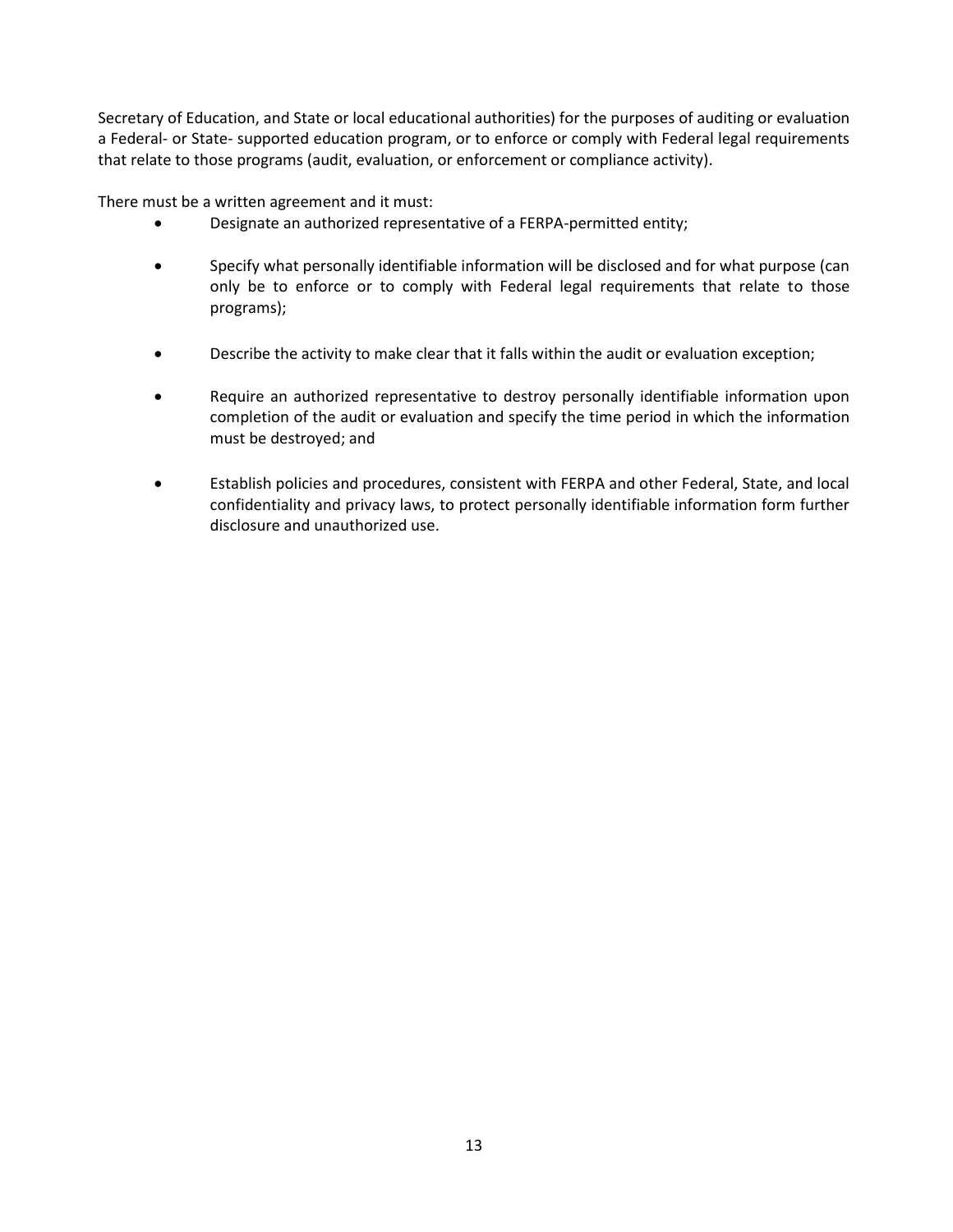## <span id="page-13-0"></span>**RESEARCH PROPOSAL**

## **SIGNATURE PAGE**

By signing below, the official of the Research Organization certifies that he or she has the authority to bind the Research Organization to the terms of this Agreement and that the Research Organization has the capability to undertake the commitments in this Agreement.

| 1. Location at which the target data will be maintained and analyzed. |               |
|-----------------------------------------------------------------------|---------------|
| 2. Signature of the Official of the Research Organization             | 3. Date       |
| 4. Type/Print Name of Official                                        | 5. email      |
| 6. Title                                                              | 7. Telephone  |
| 8. Mailing Address                                                    |               |
| 9. Signature of the Principal Researcher                              | 10. Date      |
| 11. Type/Print Name of Principal Researcher                           | 12. email     |
| 13. Title                                                             | 14. Telephone |
| 15. Mailing Address                                                   |               |
| 16. Signature of NDE Research Liaison                                 | 17. Date      |
| 18. Type/Print Name of NDE Research Liaison                           | 19. email     |
| 20. Title                                                             | 21. Telephone |
| 22. Mailing Address                                                   |               |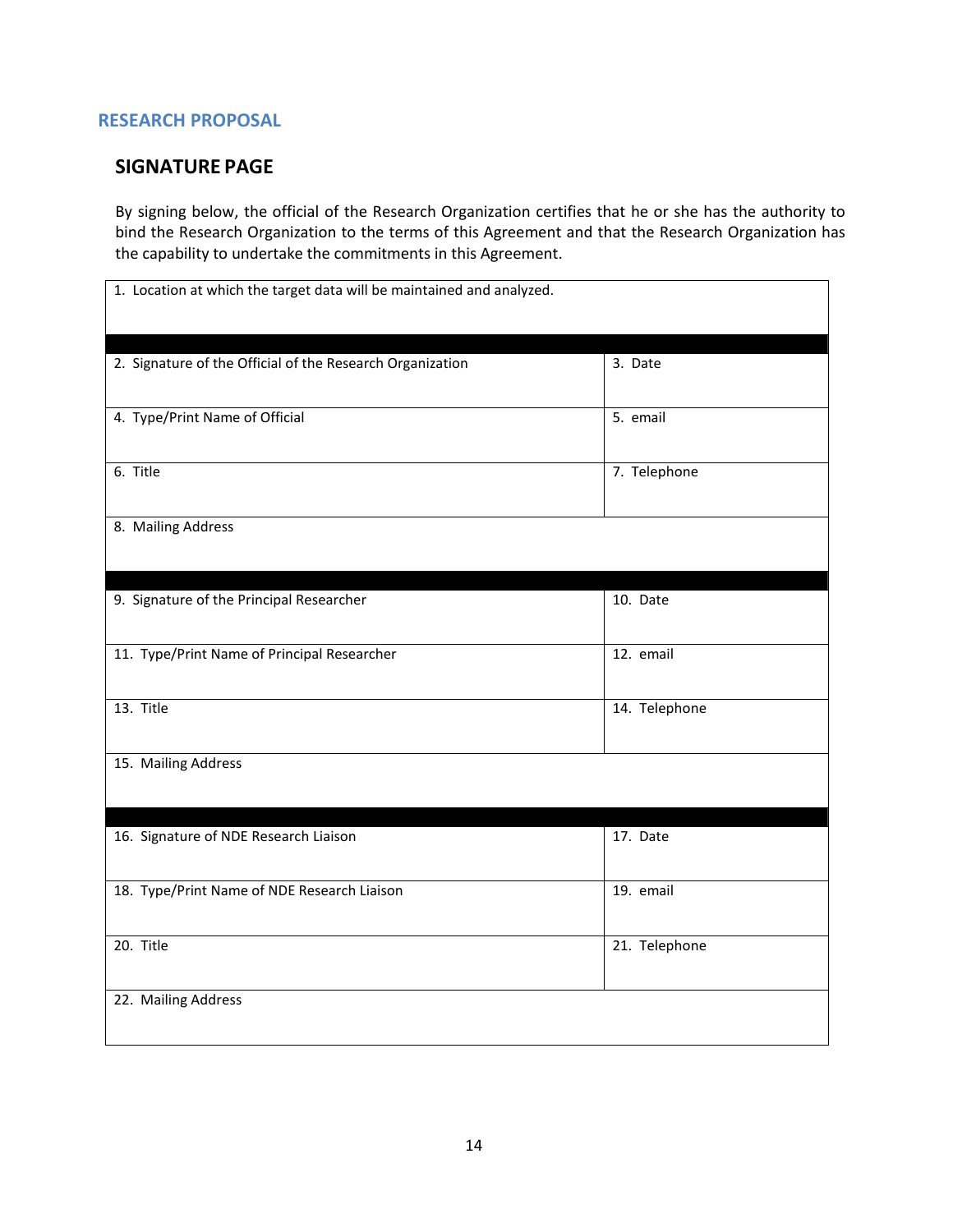| Title of Proposed Research Project:                          |         |  |
|--------------------------------------------------------------|---------|--|
| Name of Primary Research Analyst: (if different than above): |         |  |
| Title:                                                       |         |  |
| Phone:                                                       | E-mail: |  |

Attach a description of the research to be performed including:

- **•** FERPA exception relied upon;
- Purpose of the study to be conducted;
- Scope of the proposed study;
- Duration of the study;
- Information to be disclosed as a result of the study;
- The research question(s) to be addressed and potential improvements or benefits to Nebraska education of answering the questions;
- Research timeline including dates/time when data from NDE will be needed;
- The specific data variables that will be requested from the Nebraska State Department of Education (NDE);
	- o Include data elements, years requested, level (student, school, school type, district, state); grade levels; and relationship of each element to the proposed research
- Other data that will be collected for the research and from whom;
- How the data will be used and analyzed;  $1$
- How the analysis will be reported and to whom;
- The names and titles of the professional and support staff who will conduct the research and analysis;<sup>2</sup>
- The desired medium of data release from NDE (e.g., CD),
- A detailed description of how the data will be kept secure, including computer security, physical handling and storage of data and transportation of data and the secure destruction of the data at the end of the study.

**Submit to:** NDE Data, Research and Evaluation Team (include research staff vitae) **or mail to**: Nebraska State Department of Education Data, Research and Evaluation Team 301 Centennial Mall South Lincoln, NE 68509

 $<sup>1</sup>$  Data must only be used for purposes associated with the data collection and analysis specified in this</sup> research proposal.

<sup>&</sup>lt;sup>2</sup> Attach research staff vitae.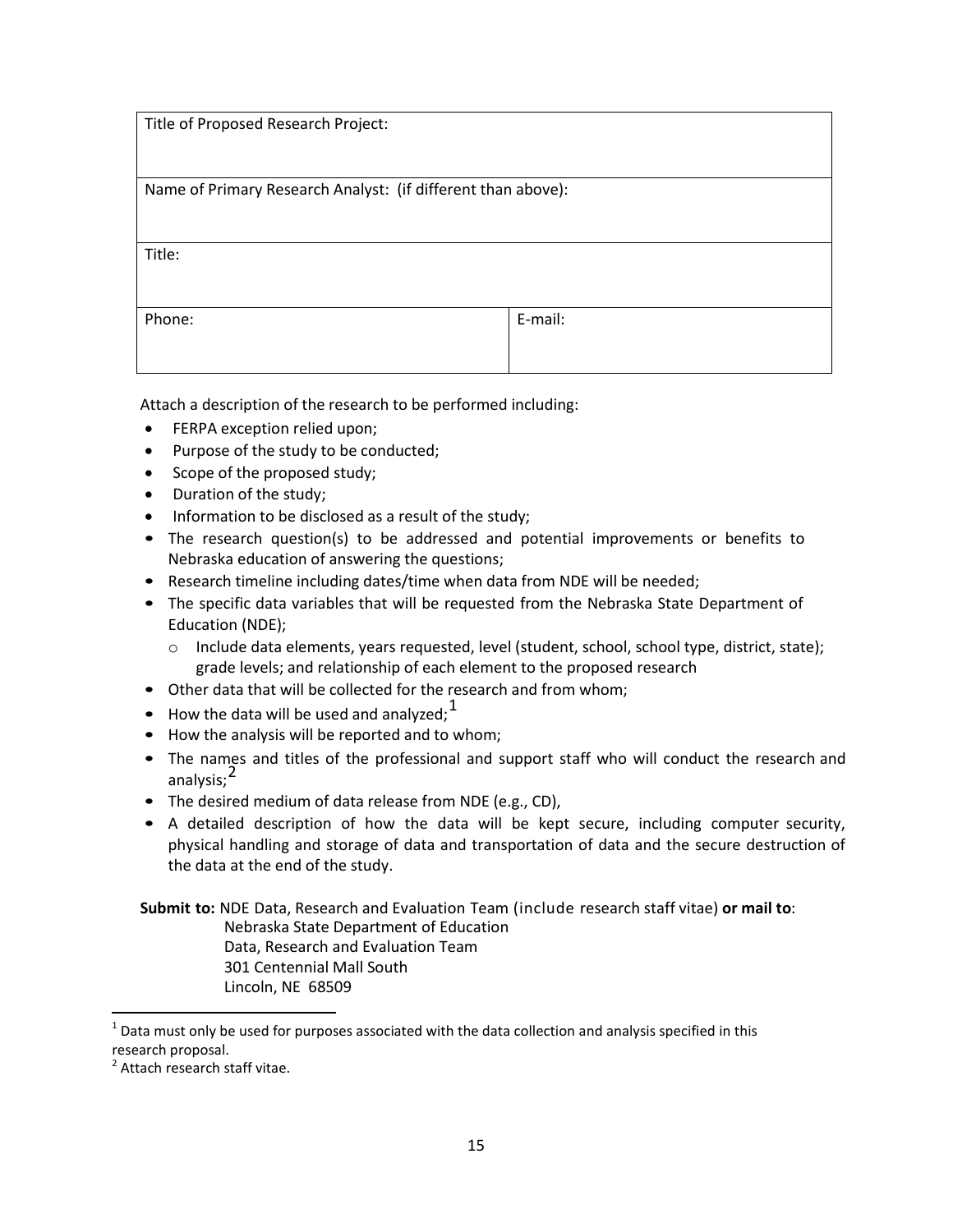### <span id="page-15-0"></span>**RESEARCH PROJECT CONFIDENTIALITY AGREEMENT**

#### **(To be completed once proposal is accepted.)**

**WHEREAS,** the Nebraska State Department of Education (NDE) has collected certain data that contain confidential personally-identifiable information, and NDE is mandated by federal and state law to protect the confidentiality of such data;

**WHEREAS,** the Nebraska State Department of Education is willing to make such data available for research and analysis purposes to improve instruction in public elementary, secondary, and postsecondary schools, but only if the data are used and protected in accordance with the terms and conditions stated in this Agreement and when NDE deems the research and analysis to be conducted consistent its own Departmental mission, services and programs;

#### **NOW, THEREFORE,** it is hereby agreed between

(Typed name and address of Researcher and/or Research Organization hereinafter referred to as the "Researcher") and NDE that:

#### **I. DATA PROVIDED**

NDE will provide Researcher with the following requested data:

*List specific data elements and taxonomic source; years requested; level (student, school, district, statewide); grade levels, etc.*

#### **II. INFORMATION SUBJECT TO THIS AGREEMENT**

- A. All data containing personally-identifiable information collected by or on behalf of NDE that are provided to the Researcher and all information derived from those data, and all data resulting from merges, matches, or other uses of the data provided by NDE with other data, are subject to this Agreement (referred to herein as the "target data"). The target data under this Agreement may be provided in various forms including but not limited to written or printed documents, computer tapes, diskettes, CD-ROMs, hard copy, or encrypted files.
- B. The Researcher may use the target data only for the purposes stated in the Research Proposal Application which is attached hereto and made a part of this Agreement as though set forth fully therein (mark as Attachment 1), and is subject to the limitations imposed under the provisions of this Agreement. The Researcher is further limited by the provisions of this Agreement and the Family Educational Rights and Privacy Act (FERPA).

#### **III. INDIVIDUALS WHO MAY HAVE ACCESS TO TARGET DATA**

Researcher agrees to limit and restrict access to the target data to the following three categories of individuals: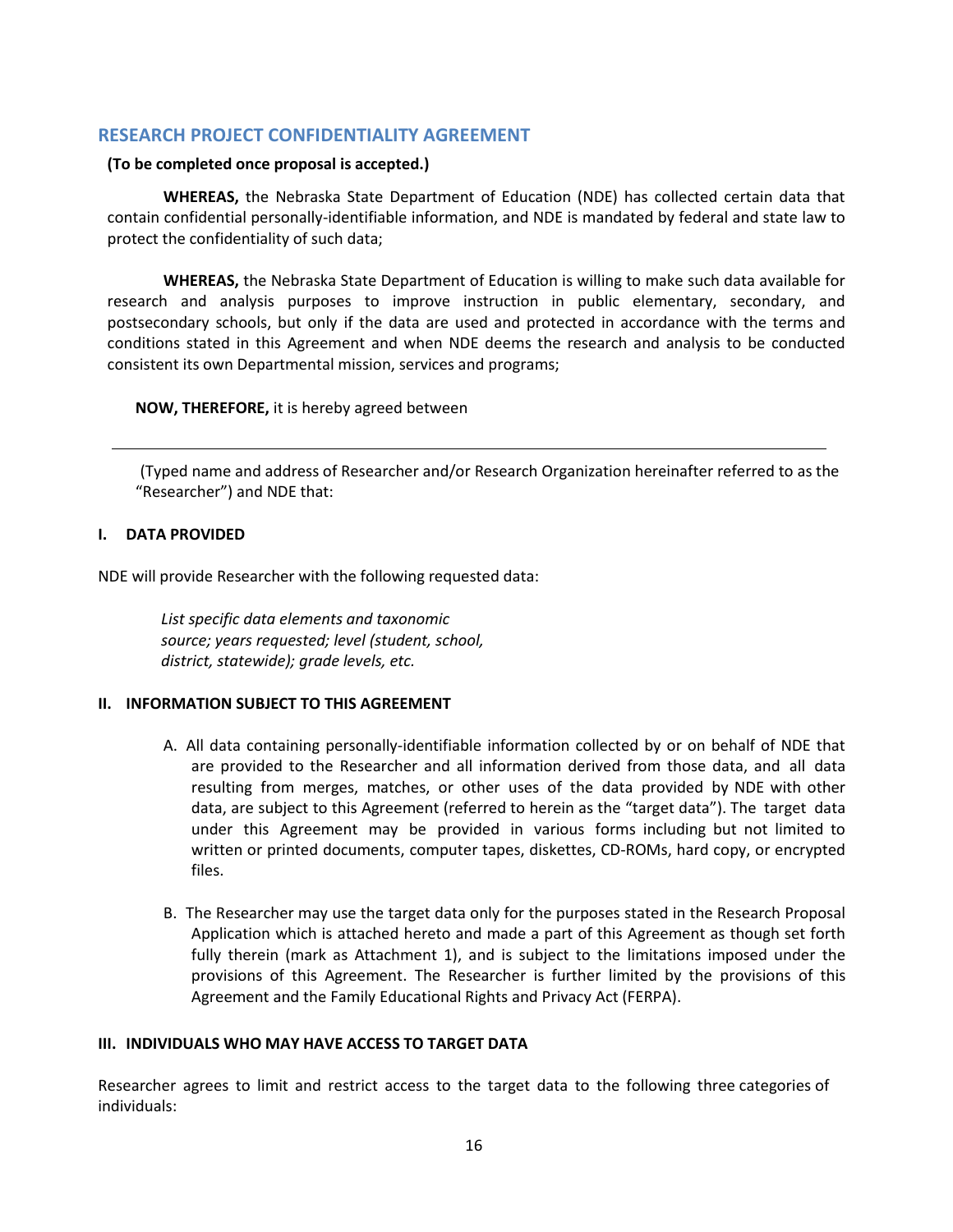- A. The Project Leader in charge of the day-to-day operations of the research and who is the research liaison with NDE.
- B. The Professional/Technical staff in charge of the research under this Agreement.
- C. Support staff including secretaries, typists, computer technicians, etc., but only to the extent necessary to support the research.

#### **IV. LIMITATIONS ON DISCLOSURE**

- A. The Researcher shall not use or disclose the target data for any purpose not expressly stated in the Research Proposal Application approved by NDE, unless the Researcher has obtained advance written approval from NDE.
- B. The Researcher may publish the results, analysis, or other information developed as a result of any research based on the target data made available under this Agreement only in summary or aggregate form, ensuring that no personally-identifiable information is disclosed. NDE has established 10 as the minimal cell size that may be reported or published.

#### **V. PROCEDURAL REQUIREMENTS**

- A. The research and analysis conducted under this Agreement shall be limited to, and consistent with, the purposes stated in the Research Proposal Application.
- B. Notice of and training on confidentiality and nondisclosure.
	- 1. The Researcher shall notify and train each of its employees who will have access to the target data of the strict confidentiality of such data, and shall require each of those employees to execute an Acknowledgement of Confidentiality Requirements**.**
	- 2. The Researcher shall maintain each executed Acknowledgement of Confidentiality Requirements at its facility and shall allow inspection of the same by NDE upon request.
	- 3. The Researcher shall promptly notify NDE in writing when the access to the target data by any individual is terminated, giving the date of the termination and the reason for the termination.
- C. Publications made available to NDE.
	- 1. Copies of each proposed publication or document containing or based upon the target data shall be provided to NDE before the publication or document is finalized. NDE shall advise the Researcher whether disclosure is authorized.
	- 2. The Researcher shall provide NDE a copy of each publication containing information based on the target data or other data product based on the target data made available through NDE.
- D. The Researcher shall immediately notify NDE in writing upon receipt of any request or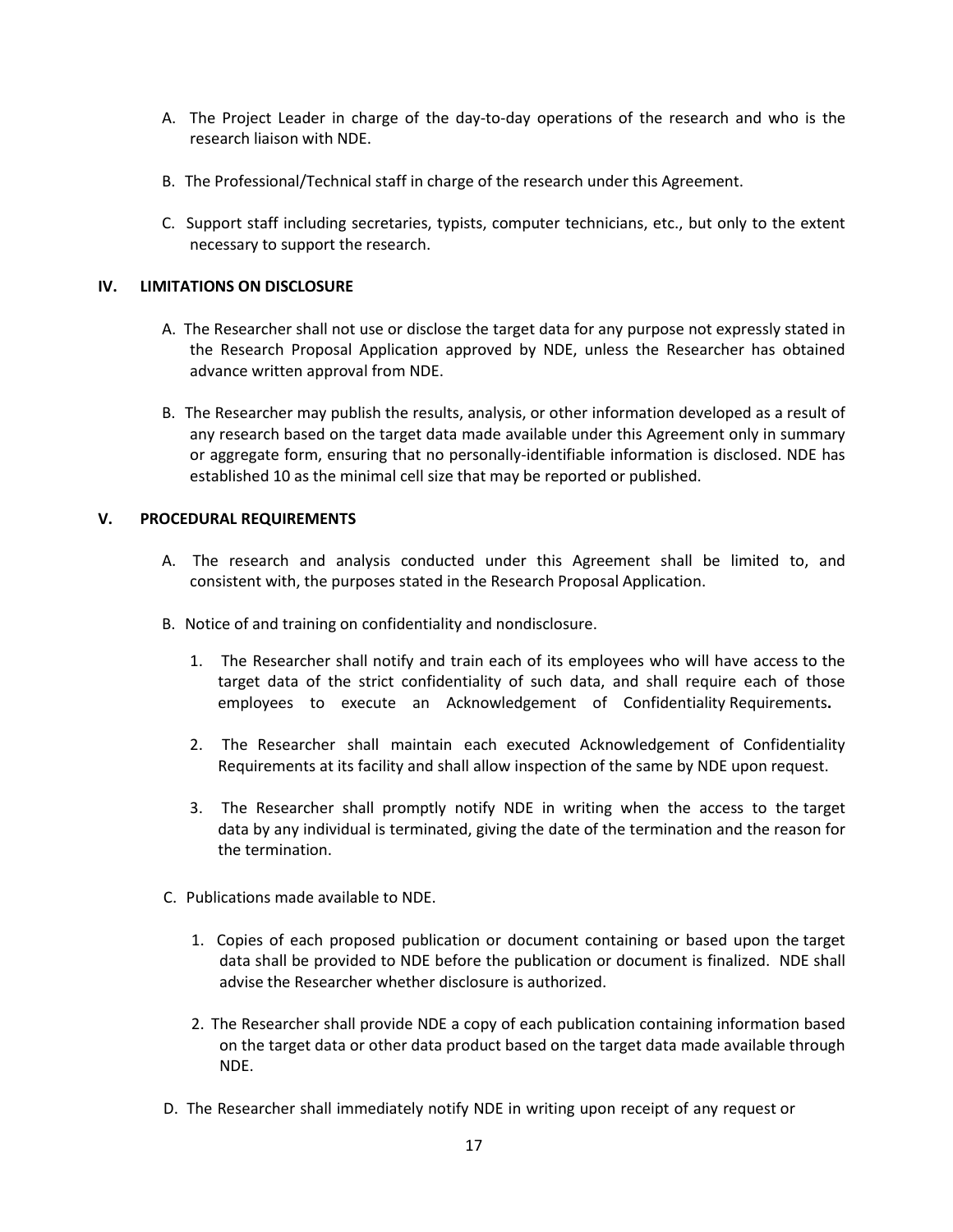demand for disclosure of the target data.

E. The Researcher shall immediately notify NDE in writing upon discovering any breach or suspected breach of security or of any disclosure of the target data to any unauthorized individual or entity.

#### **VI. OWNERSHIP**

Since the researcher is to be under the control of NDE and doing research for NDE, the results of the research and all reports and other products generated as a result of the research are considered the property of NDE. NDE may grant the researcher or his or her employer a royalty-free non-exclusive license to use the results of the research and all such reports and other products produced so long as such use in consistent with FERPA and this Agreement.

#### **VII. SECURITY REQUIREMENTS**

A. Maintenance of, and access to, the target data.

- 1. The Researcher shall retain the original version of the target data at a single location and shall not make a copy or extract of the target data available to anyone except individuals specified in paragraph III above.
- 2. The Researcher shall maintain the target data, (whether maintained on a mainframe facility, central server, personal computer, print, or any other medium) in an area that has limited access to authorized personnel only. The Researcher shall not permit removal of any target data from the limited access area. Only those individuals who have executed an Acknowledgment of Confidentiality Requirements shall be admitted to the storage area.
- 3. The Researcher shall ensure that access to the target data maintained in computer files or databases is controlled by password protection. The Researcher shall maintain all printouts, diskettes, or other physical products containing individually-identifiable information derived from target data in locked cabinets, file drawers, or other secure locations when not in use.
- 4. The Researcher shall ensure that all printouts, tabulations, and reports are edited for any possible disclosure of personally-identifiable target data and that cell sizes are 10 or more.
- 5. The Researcher shall establish procedures to ensure that the target data cannot be extracted from a computer file or database by unauthorized individuals.
- B. Retention of target data.
	- 1. The Researcher shall destroy the target data including all copies (including back-up), whether electronic or paper, when the research that is the target of this Agreement has been completed or this Agreement terminates, whichever occurs first.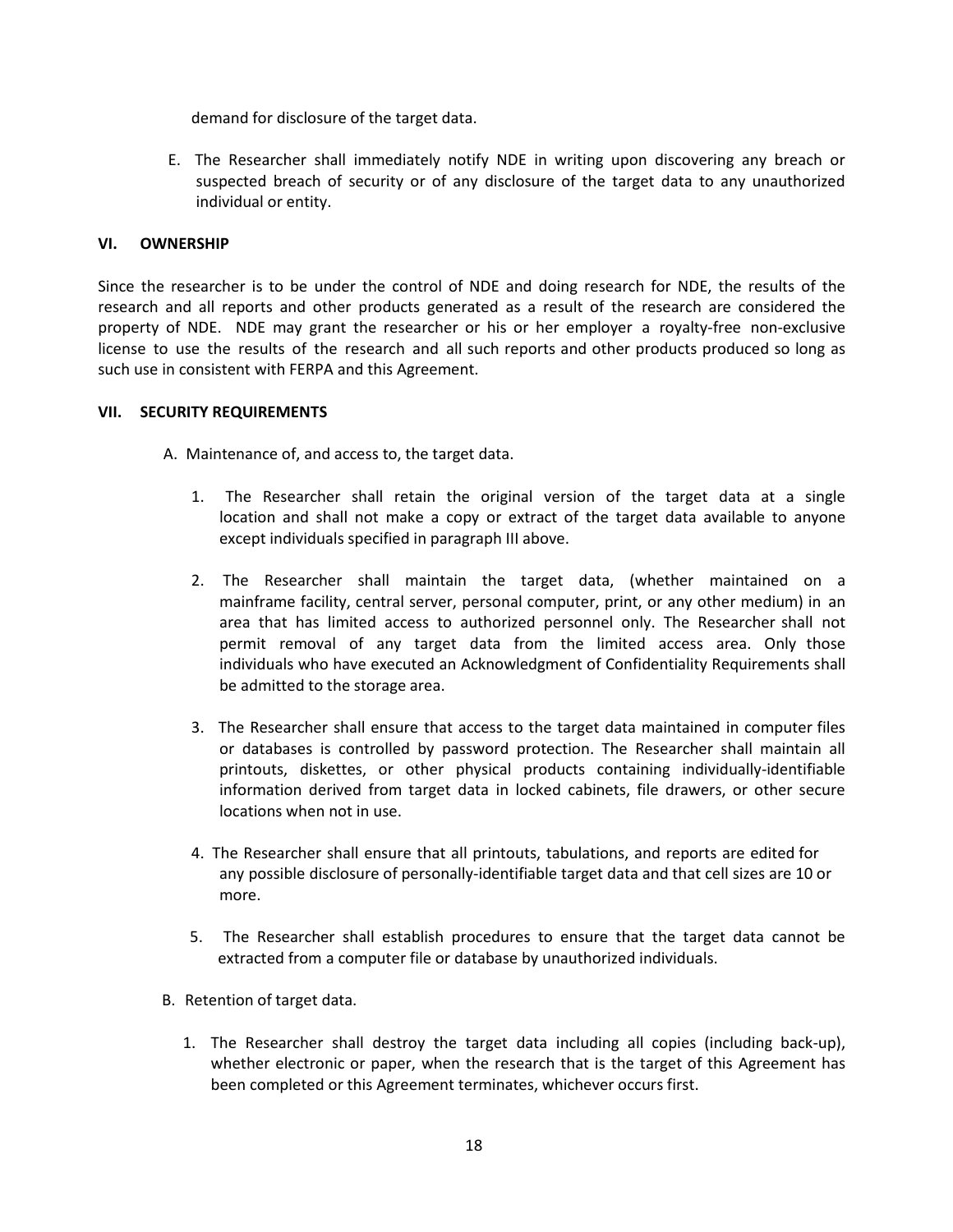2. The Researcher shall submit a signed certification that all data files and all related information received from NDE for this research project has been destroyed.

#### **VIII. TERMINATION OF THIS AGREEMENT**

- A. This Agreement shall terminate at the time stated in the Research Proposal. The Agreement, however, may be extended by written agreement of the parties.
- B. Any violation of the terms and conditions of this Agreement may result in the immediate revocation of this Agreement by NDE.
	- 1. NDE may initiate revocation of this Agreement by written notice to the Researcher.
	- 2. Upon receipt of the written notice of revocation, the Researcher shall immediately cease all research activity related to the Agreement until the issue is resolved. The Researcher will have 3 business days to submit a written Response to NDE, indicating why this Agreement should not be revoked.
	- 3. NDE shall decide whether to revoke this Agreement based on all the information available to it. NDE shall provide written notice of its decision to the Researcher within 10 business days after receipt of the Response. These timeframes may be extended for good cause.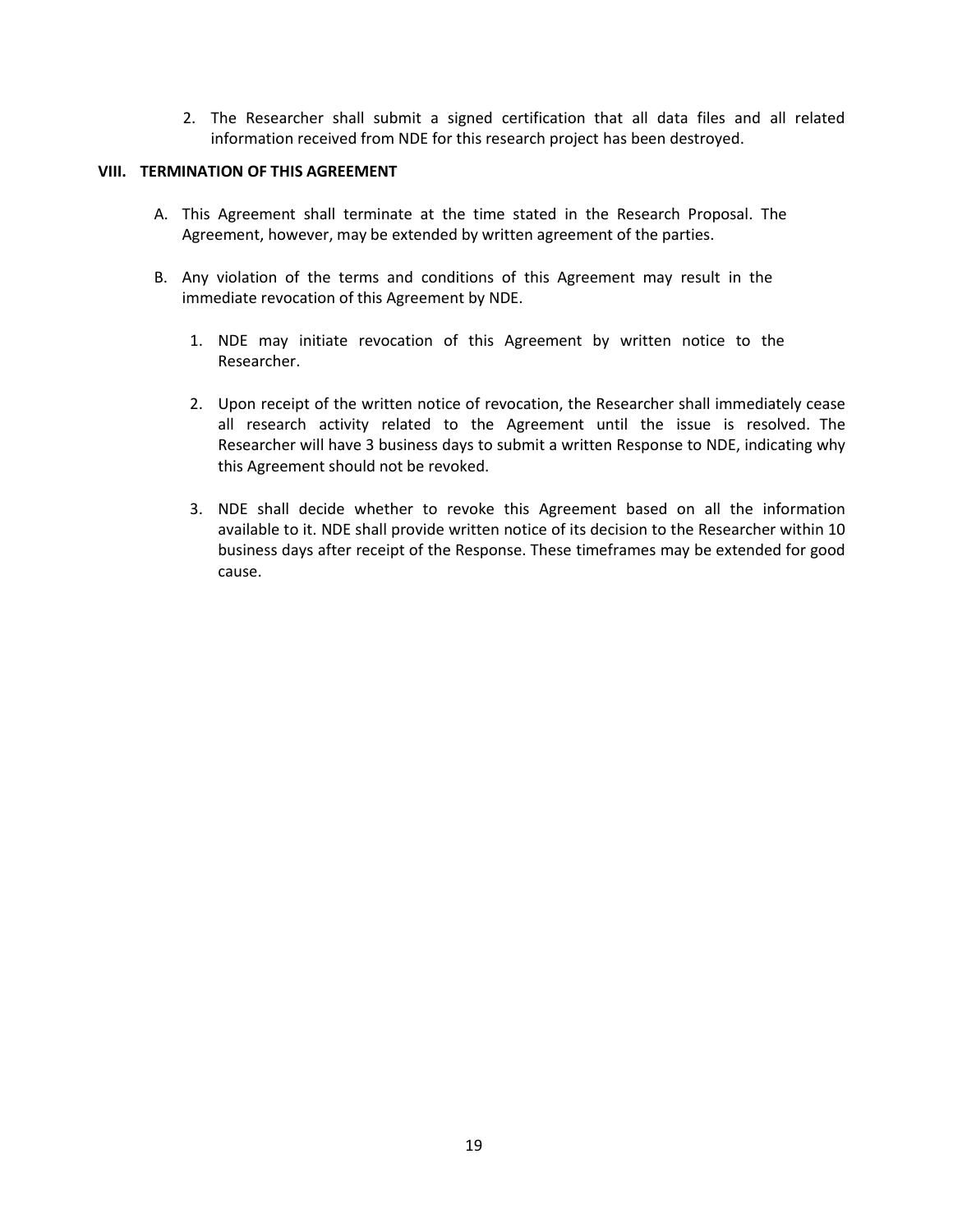## <span id="page-19-0"></span>**ACKNOWLEDGMENT OF CONFIDENTIALITY REQUIREMENTS**

I,

hereby acknowledge that I may be given access to confidential, personally-identifiable information as part of this Nebraska State Department of Education (NDE) supported Research Project and I hereby acknowledge that I:

- 1. Cannot use, reveal, or in any other manner disclose any personally-identifiable information furnished, acquired, retrieved, derived, or assembled by me or others for any purpose other than those purposes specified in the Research Proposal Application for this Research Project; and
- 2. Must comply with Family Educational Rights and Privacy Act (FERPA) [20 U.S.C 1232g; 34 CFR Part 99].

I also pledge to adhere to all data security guidelines applicable to this Research Project. I understand that I am subject to disciplinary action by my employer or civil penalties for disclosing this information to any unauthorized individual or entity.

| Signature:           |  |
|----------------------|--|
| <b>Printed Name:</b> |  |
| Title:               |  |
| Organization:        |  |
| Date:                |  |
| Research Project:    |  |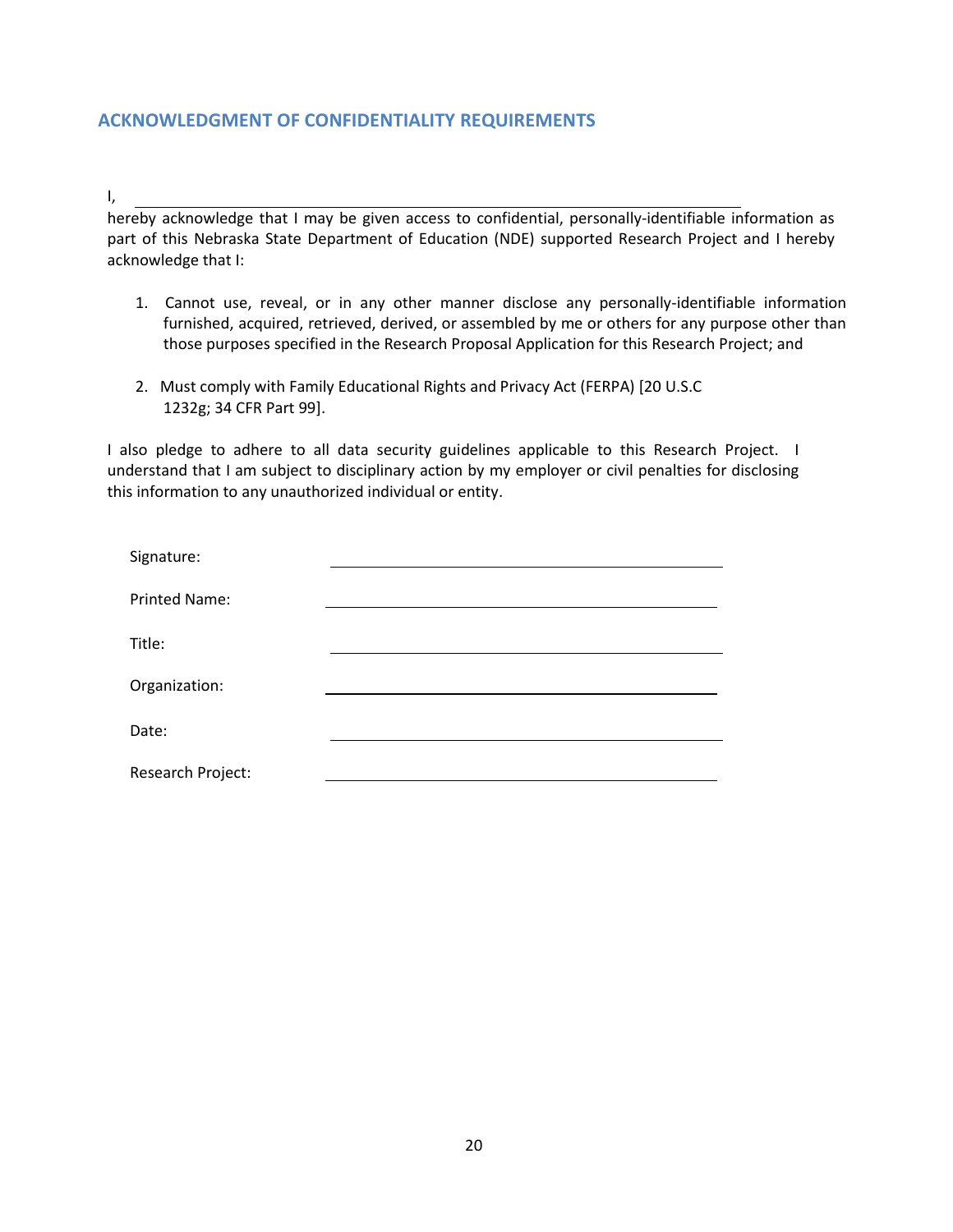# <span id="page-20-1"></span><span id="page-20-0"></span>**Section 5. EVALUATION**

## **I. EVALUATIONS**

Evaluations begin with a consultation between the NDE staff or Sponsor requesting the evaluation and the Administrator of the Data, Research and Evaluation team or his/her designee. The initial consultation should determine if the proposed evaluation:

- $\checkmark$  is mandated by state or federal law or regulations
- $\checkmark$  Falls under NDE's primary mission, State Board goals or research priorities
- $\checkmark$  Will be a Collaborative Evaluation involving other agencies or other state agency or postsecondary data (See Section III)
- $\checkmark$  Will use public data already available or involve collection of new data
- $\checkmark$  Will use non-public data (use Section 5 of this documents for all non-public FERPA covered data)
- $\checkmark$  Can be accomplished with the existing workload and resources of the Research and Evaluation team.

If an external agency or other state agency or postsecondary data will be involved, see Section III below.

## <span id="page-20-2"></span>**II. NDE EVALUATION PLAN DEVELOPMENT AND APPROVAL PROCESS**

If an evaluation will be conducted for NDE without external agencies or state agency or postsecondary data, the process will be:

- 1. The Administrator of DRE (or Designated Lead for the evaluation) will create a cross-team group that includes: members of the Research and Evaluation section, Data Coordinators if using public NSSRS data, the Sponsor and program staff proposing the evaluation, and may include other NDE staff as appropriate to develop an Evaluation Plan as defined in Part IV of this section.
	- a. In developing the Evaluation Plan, the Designated Lead will ensure that The Program Evaluation Standards as developed by the Joint Committee on Standards for Educational Evaluation are followed.
	- b. If applicable, evaluations that involve contact or responses from individual students may need to comply with the Protection of Pupil rights Amendment (PPRA).
- 2. The cross-team group will complete the Evaluation Plan and submit it to the Administrator of the DRE and the Sponsor for approval.
- 3. The Administrator of the DRE team or Designated Lead will monitor progress on implementing the Evaluation Plan.
- 4. A copy of any and all products resulting from the Evaluation (e.g., publication, report, book) must be reviewed prior to publication to ensure that all masking and reporting rules in NDE's Data Access and Use Policy and Procedures are followed.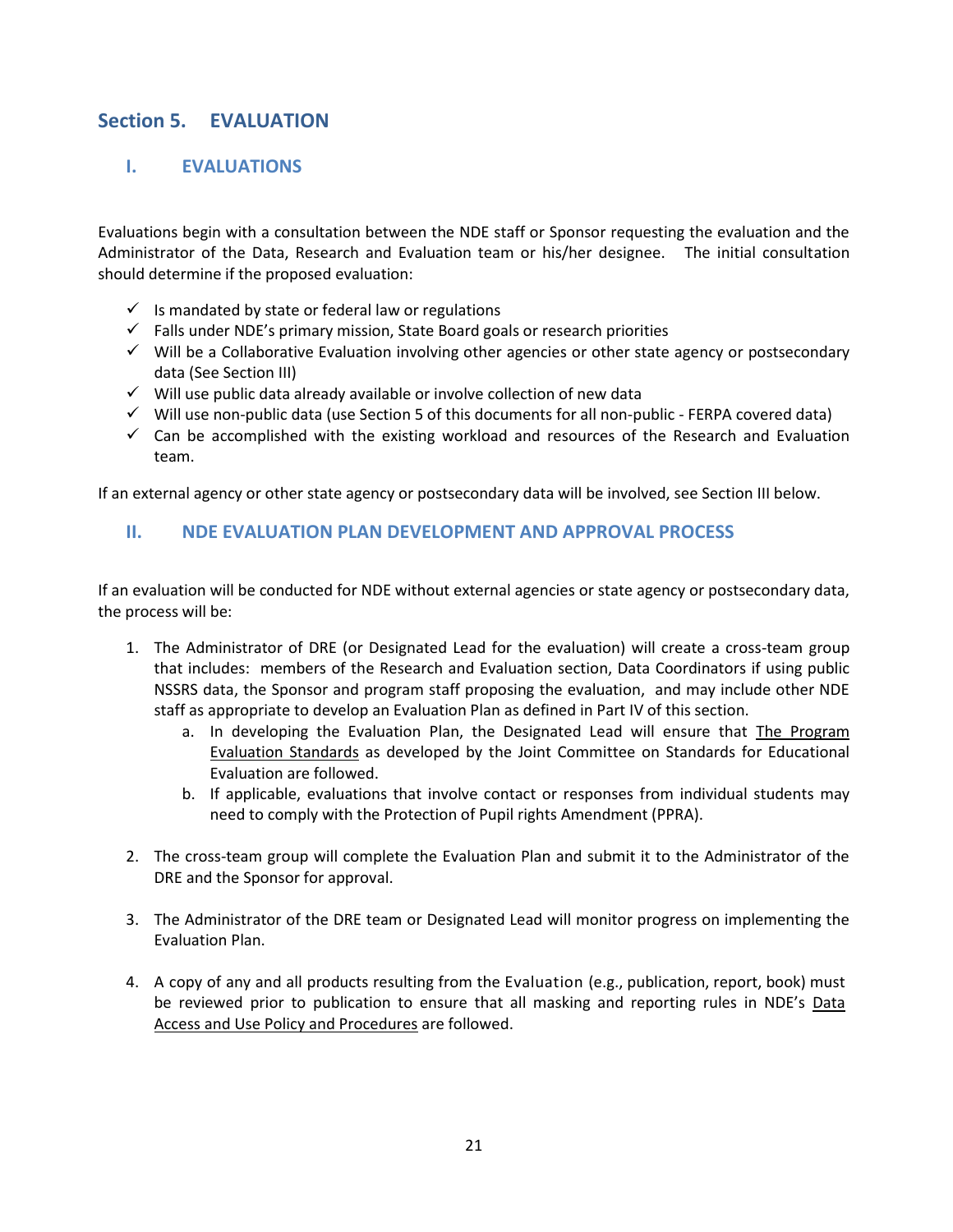5. After review, all reports and publication from the Evaluation should be disseminated or posted to a DRE website.

# <span id="page-21-0"></span>**III. COLLABORATIVE EVALUATIONS WITH OTHER AGENCIES OR USING STATE AGENCY OR POSTSECONDARY DATA**

Whenever there is a commitment of NDE resources, data or staff time, in a collaborative effort with another agency or organization in an evaluation, there must be a Memorandum of Understanding (MOU) or, if costs are involved, a contract, to define the roles and responsibilities of each agency or organization, the funding, timelines, etc. The MOU or contract is to be attached to the Evaluation Plan when approved. The Evaluation Plan Development and Process for Approval for Collaborative Evaluations is the same as defined in Part II above.

## <span id="page-21-1"></span>**IV. EVALUATION PLAN**

The Evaluation Plan must include a description of:

- Purpose of the Evaluation;
	- o If mandated by state or federal law or regulation, cite source
- Questions to be addressed and potential improvements or benefits to Nebraska education;
- Scope of the study;
- Duration of the study and timelines for milestones;
- Involvement of Stakeholders, if any;
- The role and responsibilities of the Research and Evaluation team in
	- o Development and design of the study
	- o Data collection
	- o Methods of inquiry
	- o Data analysis
	- o Reports or other publications or products
	- The specific data variables requested from NDE if any;
	- o Timelines including dates/time when data from NDE will be needed;
- Other data that will be collected for the study and from whom;
- Information to be disclosed as a result of the study;
- Proposed publications or reports that are products of the study;
- If a collaborative effort with another agency or organization
	- $\circ$  The names and titles of the professional and support staff who will contribute to the evaluation
	- o The funding sources and costs.